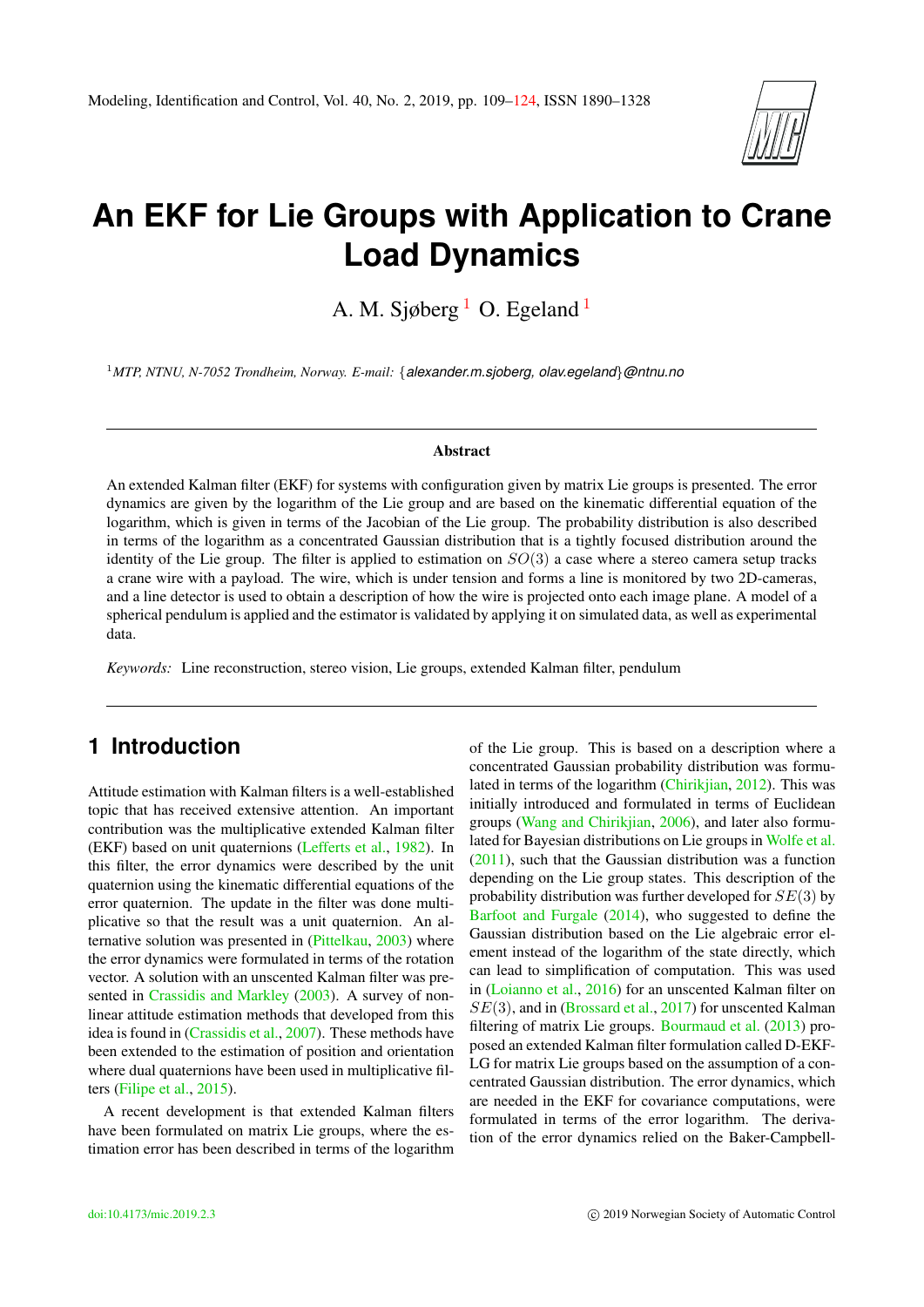Hausdorff (BCH) formula, and involved time differentiation of the Lie group elements, and was quite involved. This was also investigated in [\(Cesic et al.,](#page-14-8) [2017\)](#page-14-8), where details of the development of the error dynamics of the D-EKF-LG filter were further investigated. The matrix Lie groups that were used in [Bourmaud et al.](#page-14-7) [\(2013,](#page-14-7) [2015\)](#page-14-9) and [Cesic et al.](#page-14-8) [\(2017\)](#page-14-8) included both configuration and velocity components. In the case of  $SO(3)$  the resulting matrix Lie group was  $SO(3) \times \mathbb{R}^3$ , where also the angular velocity was included in the group.

Tracking of the pendulum motion of a crane load has been addressed by a number of authors [\(Rauscher et al.,](#page-15-5) [2018;](#page-15-5) [Inukai and Yoshida,](#page-14-10) [2012;](#page-14-10) [Kim et al.,](#page-14-11) [2004\)](#page-14-11). In this paper, a stereo camera arrangement is used to track the angle of the load wire. This is done to validate the proposed EKF solution, and also as a potentially viable industrial solution for crane control. [Inukai and Yoshida](#page-14-10) [\(2012\)](#page-14-10) tracked a single point on the payload using servo-aided stereo vision. [Bisgaard et al.](#page-14-12) [\(2007\)](#page-14-12) used a single camera to track the position of a payload relative to the body frame. The camera was mounted on an aerial vehicle with a slung load attached. The system configuration was a top-down view to detect a circular white disk for position tracking.

The main contribution of this paper is the formulation of an EKF for matrix Lie groups where the error dynamics is simplified compared to [Bourmaud et al.](#page-14-7) [\(2013,](#page-14-7) [2015\)](#page-14-9) and [Cesic et al.](#page-14-8) [\(2017\)](#page-14-8). We do this by using the kinematic differential equation of the logarithm directly in the error dynamics. Moreover, the derivation is based on the differentiation of the exponential mapping instead of a first-order approximation of the BCH formula, which was used in previous works. The proposed EKF for matrix Lie groups is applied to a problem in  $SO(3)$  in simulation and experiments to validate the performance. This includes a comparison of the proposed EKF with the D-EKF-LG method in simulations and for experimental data.

The paper is organized as follows: Section II covers Lie groups and Lie algebras, as well as the structure of probability distribution which is assumed. Section III describes the Extended Kalman filter, while Section IV formulates the EKF for estimation of rotation matrices. Section V and VI describe the geometrical framework and how it is used in the vision part. Section VII provides the spherical pendulum dynamics and how to estimated rotation matrix is utilized in this model. Section VIII presents the findings from simulations, while Section IX presents the experimental results. Section X discusses the findings from the experiments, and Section XI concludes the paper.

### **2 Lie Groups and Lie Algebras**

This section presents the required background for matrix Lie groups based on [\(Hall,](#page-14-13) [2003;](#page-14-13) [Faraut,](#page-14-14) [2008;](#page-14-14) [Chirikjian,](#page-14-4) [2012\)](#page-14-4). Matrix Lie groups are important in several applications and include the groups  $SO(3)$ ,  $SE(2)$ ,  $SE(3)$ , and the unit quaternions described by the unit sphere  $S(3)$ .

#### **2.1 Exponentials and logarithms**

Consider a matrix Lie group  $G \subset GL(n, \mathbb{R})$ , where  $GL(n, \mathbb{R})$  is the group of all invertible  $n \times n$  matrices. Then if  $X, Y \in G$  it follows that  $XY \in G$ , and there is an inverse  $X^{-1} \in G$  so that  $XX^{-1} = I \in G$ , where I is the identity matrix of the appropriate dimension. Let u be an element of the associated Lie algebra  $\mathfrak{g} \subset M(n, \mathbb{R})$ , where  $M(n, \mathbb{R})$  is the algebra of  $n \times n$  matrices with real elements. The Lie algebra  $\frak g$  is the tangent space of  $G$  at the identity element. Let  $u \in \mathfrak{g}$  be the logarithm of X, which means that

$$
X = \exp u \tag{1}
$$

where the exponential map is defined by

$$
\exp u \doteq \sum_{k=0}^{\infty} \frac{u^k}{k!} \tag{2}
$$

The logarithmic map is the inverse map of the exponential map, and gives

$$
\mathfrak{u} = \log X \tag{3}
$$

The matrix logarithm is given by the series

$$
\log \mathbf{X} = \log \left( \mathbf{I} + (\mathbf{X} - \mathbf{I}) \right) = \sum_{k=1}^{\infty} (-1)^{k+1} \frac{(\mathbf{X} - \mathbf{I})^k}{k}
$$

Let the set  $\{E_i\}, i = 1 \dots n$  form an orthonormal basis for the *n* dimensional Lie algebra  $\mathfrak{g}$ . An element  $\mathfrak{u}$  of a matrix Lie algebra can then be written

$$
\mathfrak{u} = u_1 E_1 + \ldots + u_n E_n \in \mathfrak{g} \tag{4}
$$

where  $u_i$  are the local coordinates of the Lie algebra. This means that the element u can be represented by the vector

$$
\boldsymbol{u} = [u_1, \dots, u_n]^{\mathrm{T}} \in \mathbb{R}^n \tag{5}
$$

The conversion between  $\mathfrak{u} \in \mathfrak{g}$  and  $\mathfrak{u} \in \mathbb{R}^n$  is done following the notation of [\(Bourmaud et al.,](#page-14-9) [2015\)](#page-14-9) with the operators

$$
[\boldsymbol{u}]_G^\wedge = \mathfrak{u}, \quad [\mathfrak{u}]_G^\vee = \boldsymbol{u} \tag{6}
$$

It follows that  $[[\boldsymbol{u}]^{\wedge}_G]_G^{\vee}=\boldsymbol{u}$  and  $[[\boldsymbol{\mathfrak{u}}]^{\wedge}_G]_G^{\wedge}=\boldsymbol{\mathfrak{u}}.$ 

#### **2.2 Adjoint representations**

Let  $\mathfrak{b} \in \mathfrak{g}$  be an element of the Lie algebra g, and let  $\mathbf{b} = [\mathfrak{b}]_G^{\vee}$  be the vector representation. Then the adjoint map  $Ad_G(X)$  and its matrix representation  $Ad_G(X)$  are defined by

<span id="page-1-0"></span>
$$
[\mathbf{Ad}_G(\mathbf{X})\mathbf{b}]_G^\wedge = Ad_G(\mathbf{X})\mathbf{b} = \mathbf{X}\mathbf{b}\mathbf{X}^{-1} \tag{7}
$$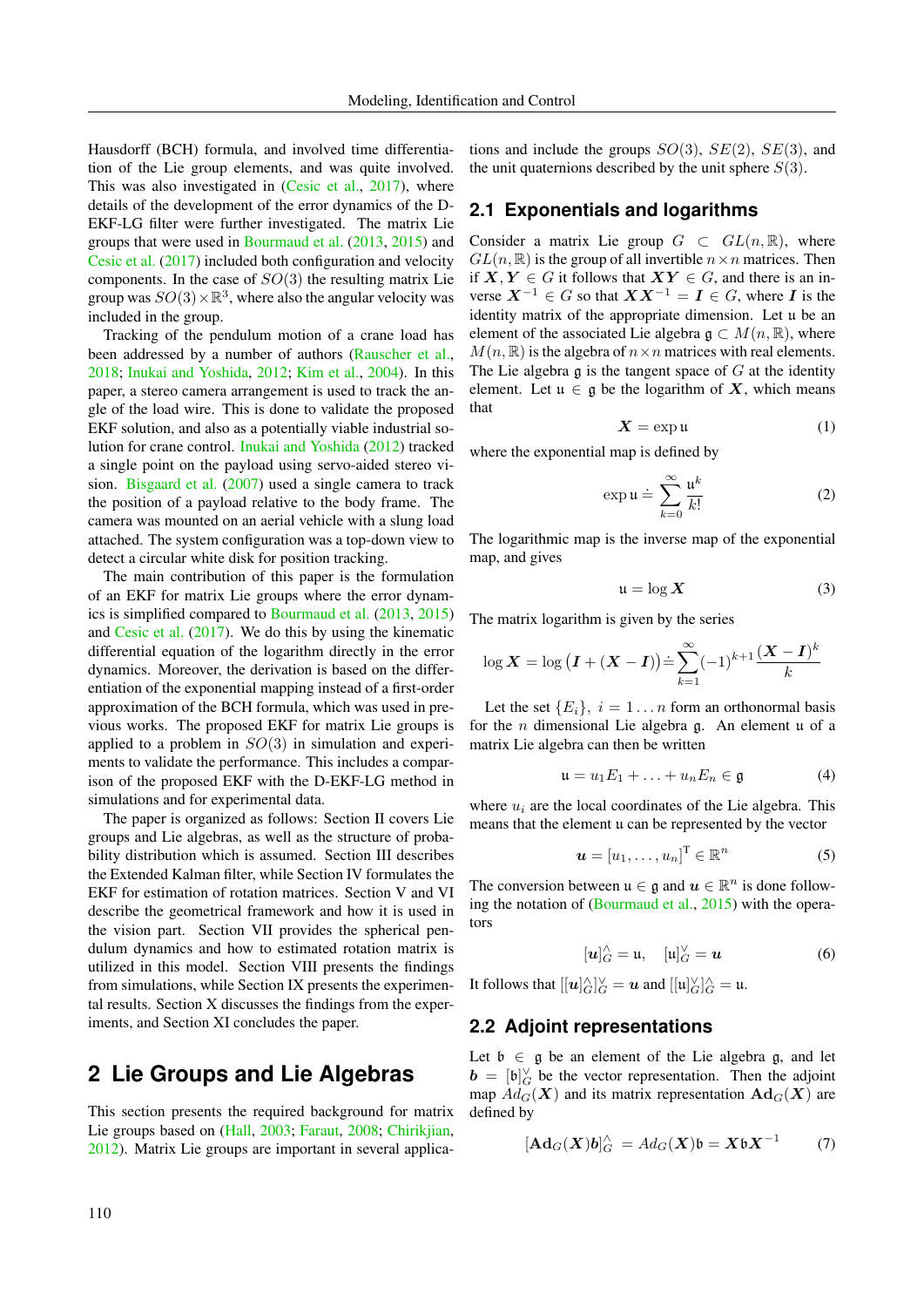Let  $\mathbf{X}(t) = \exp(t\mathfrak{a})$  where  $t \in \mathbb{R}$  and  $\mathfrak{a} \in \mathfrak{g}$  is constant. time derivative of the exponential function is found from the Then the directional derivative of  $X\mathfrak{b}X^{-1}$  along a, where b is constant, will be

$$
\left. \frac{\mathrm{d}}{\mathrm{d}t} \exp(t\mathfrak{a}) \mathfrak{b} \exp(-t\mathfrak{a}) \right|_{t=0} = \mathfrak{a} \mathfrak{b} - \mathfrak{b} \mathfrak{a} \dot{=} [\mathfrak{a}, \mathfrak{b}] \tag{8}
$$

where  $[a, b]$  is the Lie bracket. The adjoint map  $ad_G(a)$  and its matrix form  $ad_G(a)$  are defined by

<span id="page-2-8"></span>
$$
[\mathbf{ad}_G(\mathbf{a})\mathbf{b}]_G^\wedge = ad_G(\mathbf{a})\mathbf{b} = [\mathbf{a}, \mathbf{b}] \tag{9}
$$

where  $\boldsymbol{a} = [\mathfrak{a}]_G^{\vee}$  and  $\boldsymbol{b} = [\mathfrak{b}]_G^{\vee}$ . It follows that [\(Klarsfeld](#page-14-15) [and Oteo,](#page-14-15) [1989\)](#page-14-15)

<span id="page-2-0"></span>
$$
[\mathbf{ad}_G(\mathbf{a})^n \mathbf{b}]_G^\wedge = ad_G(\mathbf{a})^n \mathbf{b} = [\underbrace{\mathbf{a}, [\dots[\mathbf{a}, \mathbf{b}] \dots]}_n] \qquad (10)
$$

Let  $A, X \in M(n, \mathbb{R})$ . The left translation  $L_A$  and the right translation is defined by  $L_A X = AX$  and  $R_A X =$  $XA.$  It is noted that

$$
[\mathfrak{a}, \mathfrak{b}] = (L_a - R_a)\mathfrak{b} \tag{11}
$$

which gives  $R_a \mathfrak{b} = L_a \mathfrak{b} - [\mathfrak{a}, \mathfrak{b}]$  and

$$
R_a^2 \mathfrak{b} = R_a(R_a \mathfrak{b}) = L_a^2 \mathfrak{b} - 2L_a[\mathfrak{a}, \mathfrak{b}] + [\mathfrak{a}, [\mathfrak{a}, \mathfrak{b}]] \quad (12)
$$

where it is used that  $[a, L_a b] = L_a[a, b]$ . This in combination with  $(10)$  leads to

<span id="page-2-1"></span>
$$
R_u^n \mathfrak{a} = \sum_{i=0}^n (-1)^i \binom{n}{i} L_u^{n-i} [\mathbf{ad}_G(\mathbf{u})^i \mathbf{a}]_G^\wedge \qquad (13)
$$

Moreover, it is noted that

<span id="page-2-2"></span>
$$
\sum_{j=0}^{\infty} \frac{1}{j!} L_a^j \mathfrak{b} = \sum_{j=0}^{\infty} \frac{1}{j!} \mathfrak{a}^j \mathfrak{b} = \exp(\mathfrak{a}) \mathfrak{b}
$$
 (14)

#### **2.3 Right and left Jacobians**

The right and left Jacobians of a Lie group are important to formulate the kinematic differential equations of the logarithm, which will be used in the filter design in this paper. The expressions for the right and left Jacobians will be derived in the following. The derivation is a matrix version of the derivation presented in [\(Faraut,](#page-14-14) [2008\)](#page-14-14), and is included here for completeness.

First, it is noted that the body velocity, or right velocity [\(Chirikjian,](#page-14-4) [2012\)](#page-14-4), in the Lie group G is given by  $[v_r]_G^\wedge =$  $X^{-1}\dot{X}$ , which gives the kinematic differential equation of the Lie Group element in the form

<span id="page-2-3"></span>
$$
\dot{\boldsymbol{X}} = \boldsymbol{X}[\boldsymbol{v}_r]_G^\wedge \tag{15}
$$

Next, let u be the logarithm of X, so that  $X = \exp(u)$ , and let  $u = [\mathfrak{u}]_G^{\vee}$  be the vector form of the logarithm. The

series expansion of the exponential, which gives

$$
\dot{\boldsymbol{X}} = \left. \frac{\mathrm{d}}{\mathrm{d}t} \exp(\mathfrak{u} + \mathfrak{a}t) \right|_{t=0} = \sum_{k=0}^{\infty} \left. \frac{1}{k!} \frac{\mathrm{d}}{\mathrm{d}t} (\mathfrak{u} + t\mathfrak{a})^k \right|_{t=0}
$$

To proceed, it is noted that

$$
\frac{d}{dt}(u+t\mathfrak{a})^k\bigg|_{t=0} = \sum_{j=0}^{k-1} u^{k-j-1} \mathfrak{a} u^j = \sum_{j=0}^{k-1} L_u^{k-j-1} R_u^j \mathfrak{a}
$$

Insertion of  $(13)$  and

$$
\sum_{j=0}^{k-1} \binom{j}{i} = \binom{k}{i+1} \tag{16}
$$

which is derived in [\(Faraut,](#page-14-14) [2008\)](#page-14-14), gives

$$
\dot{\mathbf{X}} = \sum_{k=1}^{\infty} \frac{1}{k!} \sum_{i=0}^{k-1} (-1)^i \binom{k}{i+1} L_u^{j-i} [\mathbf{ad}_G(\mathbf{u})^i \mathbf{a}]_G^\wedge \quad (17)
$$
\n
$$
= \sum_{i=1}^{\infty} \frac{1}{i!} L_u^j \sum_{i=1}^{\infty} \frac{(-1)^i}{(i+1)!} [\mathbf{ad}_G(\mathbf{u})^i \mathbf{a}]_G^\wedge \qquad (18)
$$

$$
=\sum_{j=0}\frac{1}{j!}L^j_u\sum_{i=0}\frac{\frac{1}{(i+1)!}}{i+1!}[\mathbf{ad}_G(\boldsymbol{u})^i\boldsymbol{a}]^{\wedge}_G
$$

It follows from [\(14\)](#page-2-2) that

<span id="page-2-5"></span><span id="page-2-4"></span>
$$
\dot{\mathbf{X}} = \mathbf{X} [\Psi_r(\mathbf{ad}(u))\dot{u}]_G^\wedge \tag{19}
$$

where  $\Psi_r(\text{ad}(u))$  is the right Jacobian defined by

$$
\Psi_r(\mathbf{ad}(u)) = \sum_{n=0}^{\infty} \frac{(-\mathbf{ad}(u))^i}{(i+1)!}
$$
(20)

The inverse of the right Jacobian is given by

<span id="page-2-9"></span>
$$
\Psi_r^{-1}(\mathbf{ad}(\mathbf{u})) = \sum_{i=0}^{\infty} \frac{B_i(-\mathbf{ad}(\mathbf{u}))^i}{i!} \tag{21}
$$

where  $B_n$  are the Bernoulli numbers given by  $B_0 = 1$ ,  $B_1 = -\frac{1}{2}, B_2 = \frac{1}{6}, B_3 = 0, B_4 = -\frac{1}{30}, B_5 = 0, \ldots$ Closed-form solutions for the right Jacobian and its inverse are given in [\(Park,](#page-15-6) [1995\)](#page-15-6) for  $SO(3)$ ,

From [\(15\)](#page-2-3) and [\(19\)](#page-2-4) it is seen that  $v_r = \Psi_r(\text{ad}(u))\dot{u}$ , and it follows that the kinematic differential equation for logarithm is

<span id="page-2-7"></span>
$$
\dot{\boldsymbol{u}} = \boldsymbol{\Psi}_r^{-1}(\mathbf{ad}(\boldsymbol{u}))\boldsymbol{v}_r \tag{22}
$$

It is noted that there is also a left Jacobian

$$
\Psi_l(\mathbf{ad}(u)) = \Psi_r(-\mathbf{ad}(u)) \tag{23}
$$

which appears in

<span id="page-2-6"></span>
$$
\dot{\mathbf{X}} = [\Psi_l(\mathbf{ad}(\mathbf{u}))\dot{\mathbf{u}}]_G^\wedge \mathbf{X} \tag{24}
$$

111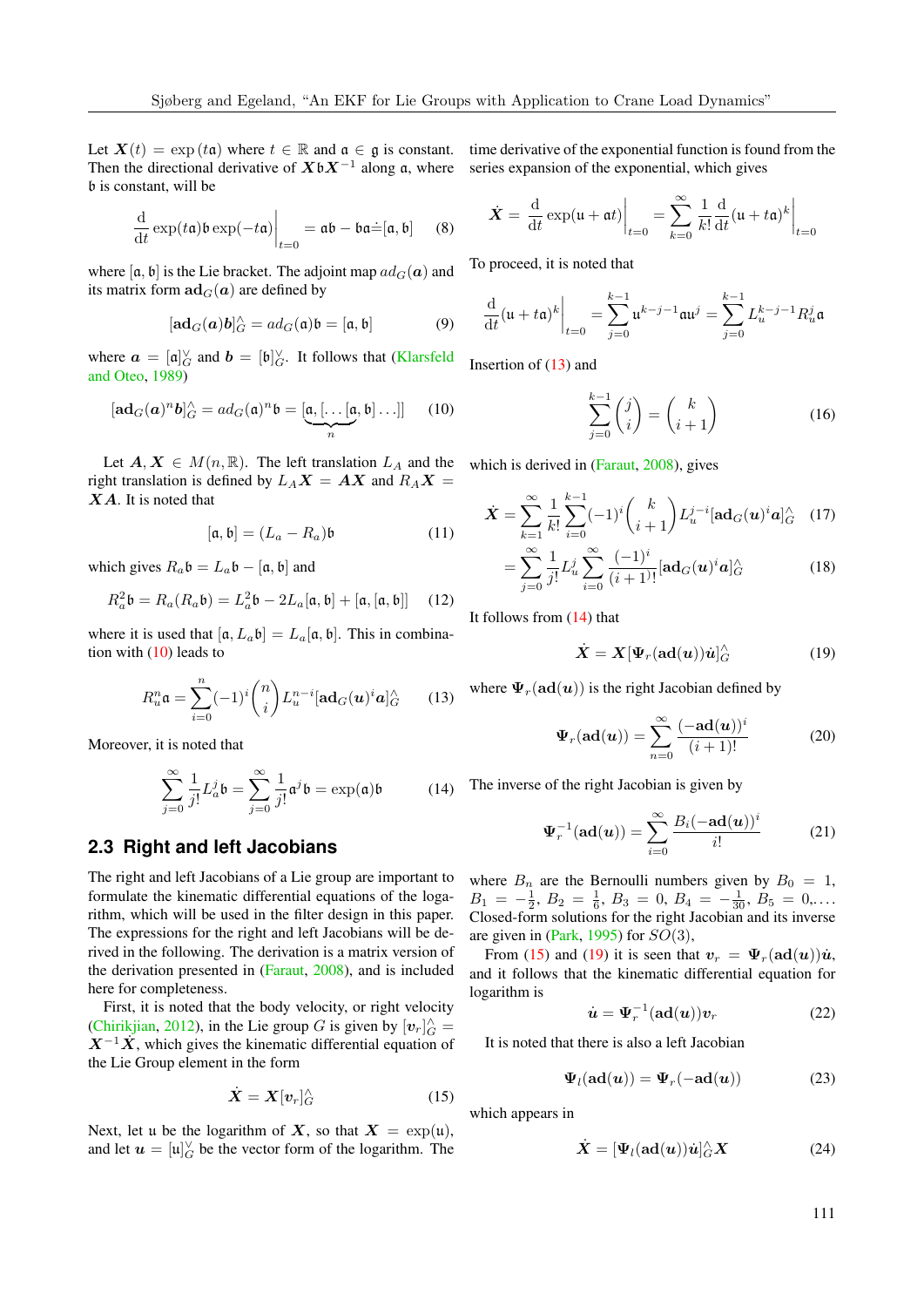The left Jacobian is found with a derivation that follows the same steps as the derivation of the right Jacobian, with the difference that

$$
L_u^n \mathfrak{a} = \sum_{i=0}^n \binom{n}{i} R_u^{n-i} [\mathbf{ad}_G(u)^i \mathbf{a}]_G^\wedge \tag{25}
$$

is used in place of  $(13)$  and

$$
\sum_{j=0}^{\infty} \frac{1}{j!} R_a^j \mathfrak{b} = \sum_{j=0}^{\infty} \mathfrak{b} \frac{1}{j!} \mathfrak{a}^j = \mathfrak{b} \exp(\mathfrak{a})
$$
 (26)

is used in place of  $(14)$ . The use of the left Jacobian gives the alternative kinematic differential equation

<span id="page-3-0"></span>
$$
\dot{\boldsymbol{u}} = \boldsymbol{\Psi}_l^{-1}(\mathbf{ad}(\boldsymbol{u}))\boldsymbol{v}_l \tag{27}
$$

of the logarithm in terms of the spatial, or left, velocity  $[\bm{v}_l]_G^\wedge = \check{\bm{\mathfrak{v}}}_l = \dot{\bm{X}}\bm{X}^{-1}.$ 

Closed-form solutions for the left and right Jacobians and their inverses were presented for  $SO(3)$  in [\(Park,](#page-15-6) [1995\)](#page-15-6), while a closed-form solution for the left Jacobian of  $SE(3)$ was presented in [\(Barfoot and Furgale,](#page-14-5) [2014\)](#page-14-5).

#### **2.4 Baker-Campbell-Hausdorff Formula**

Let  $\mathfrak{a} = [\boldsymbol{a}]_G^\wedge$ ,  $\mathfrak{b} = [\boldsymbol{b}]_G^\wedge$  and  $\mathfrak{c} = [\boldsymbol{c}]_G^\wedge$  be elements of the Lie algebra g, and suppose that

$$
\exp(\mathfrak{c}) = \exp(\mathfrak{a}) \exp(\mathfrak{b}) \tag{28}
$$

Then the Baker-Campbell-Hausdorff (BHC) formula gives [\(Hall,](#page-14-13) [2003\)](#page-14-13)

$$
\mathfrak{c}=\mathfrak{a}+\mathfrak{b}+\frac{1}{2}[\mathfrak{a},\mathfrak{b}]+\frac{1}{12}\big([\mathfrak{a},[\mathfrak{a},\mathfrak{b}]]+[\mathfrak{b},[\mathfrak{b},\mathfrak{a}])+...
$$

If only linear terms in b are included, then the BCH formula can be approximated by [\(Klarsfeld and Oteo,](#page-14-15) [1989\)](#page-14-15)

$$
c \approx a + \Psi_r^{-1}[\text{ad}(a)]b \tag{29}
$$

where  $\Psi_r$  is the right Jacobian defined in [\(20\)](#page-2-5).

### **2.5 Discrete-time kinematic differential equation**

The time propagation of  $\mathbf{X}(t)$  from time  $t_k$  to time  $t_{k+1} =$  $t_k+T$  can be found by applying Euler's method to the kinematic differential equation  $(15)$ , which gives

$$
\mathbf{X}(t_{k+1}) = \mathbf{X}(t_k) \exp(T \mathfrak{v}_b(t_k)) \tag{30}
$$

In terms of the logarithm  $u = \log(X)$ , this is written

<span id="page-3-2"></span>
$$
\exp[\mathfrak{u}(t_{k+1})] = \exp[\mathfrak{u}(t_k)] \exp[T\mathfrak{v}_b(t_k)] \qquad (31)
$$

Alternatively, Euler's method can be applied to the kinematic differential equation [\(27\)](#page-3-0) of the logarithm [\(Iserles](#page-14-16) [et al.,](#page-14-16) [2005\)](#page-14-16), which gives

$$
\boldsymbol{u}(t_{k+1}) = \boldsymbol{u}(t_k) + T\boldsymbol{\Psi}_r^{-1}[\mathbf{ad}(\boldsymbol{u}(t_k))] \boldsymbol{v}_r(t_k) \qquad (32)
$$

where  $v_r = [\mathfrak{v}_b]_G^{\vee}$ . Note that this result can also be found by applying the approximation of the BCH formula [\(29\)](#page-3-1) to [\(31\)](#page-3-2).

The Crouch-Grossman method for time integration of dynamics on Lie groups was developed for the kinematic differential equation  $(19)$  or  $(24)$  of the Lie group element X using the exponential functions [\(Crouch and Grossman,](#page-14-17) [1993;](#page-14-17) [Owren and Marthinsen,](#page-15-7) [1999\)](#page-15-7). A more recent development is the RK-MK method where the kinematic differential equation for the logarithm  $(22)$  or  $(27)$  is used to design Runge-Kutta methods for Lie groups [\(Munthe-Kaas,](#page-15-8) [1995;](#page-15-8) [Iserles et al.,](#page-14-16) [2005\)](#page-14-16).

#### **2.6 Concentrated Gaussian Distribution**

Estimation of elements describing the state of the system requires a description of the uncertainties of the system, and filters based on the Kalman filter assumes that the probability distributions associated with the states are Gaussian. In the case where the system state resides on a matrix Lie group  $G$ , the Gaussian distribution in Euclidean space may not be sufficient as the inherent properties may be different.

In [Wang and Chirikjian](#page-15-2) [\(2006\)](#page-15-2) the distribution

$$
p(\boldsymbol{X}) \sim \alpha \exp_G\left(-\frac{1}{2}\boldsymbol{\epsilon}^{\mathrm{T}}\boldsymbol{P}^{-1}\boldsymbol{\epsilon}\right) \tag{33}
$$

was introduced as a Gaussian distribution where  $X =$  $\exp([\epsilon]_G^\wedge)$  resides on the Lie group  $G$ ,  $[\epsilon]_G^\wedge$  is the logarithm of  $X$ , and  $P$  is the covariance matrix of the system. The scalar  $\alpha$  normalizes the distribution such that the integral of the Gaussian distribution  $p$  evaluates to 1.

<span id="page-3-1"></span>If the Gaussian distribution  $p$  is tightly focused around the identity of the Lie group, we call it a concentrated Gaussian distribution (CGD). Assuming a CGD makes it possible to utilize Gaussian distributions defined in the Euclidean space as local approximations of Gaussians residing on manifolds of Lie groups. The requirement is that the Lie group of interest to be a unimodular connected [\(Hall,](#page-14-13) [2003\)](#page-14-13) matrix Lie group [\(Wolfe et al.,](#page-15-3) [2011\)](#page-15-3). A unimodular Lie group is a set of elements which possesses a biinvariant Haar measure, which is the case for the Lie groups  $SO(3)$  and  $SE(3)$  [\(Chirikjian,](#page-14-4) [2012\)](#page-14-4). Connectedness in a Lie group G is achieved if for any two matrices,  $A, B \in G$ , there is a continuous path  $A(t) \in G$  parameterized by a scalar  $t \in [a, b]$ , with  $A(a) = A$  and  $A(b) = B$ . The matrix Lie group  $SO(3)$  is an example of a unimodular connected matrix Lie group. Under the assumption that the uncertainties are CGD, we can use the distribution

$$
\boldsymbol{\epsilon} = [\log_G \boldsymbol{X}]_G^{\vee} \sim \mathcal{N}_{\mathbb{R}^6}(\mathbf{0}_{6 \times 1}, \boldsymbol{P}_{6 \times 6}) \tag{34}
$$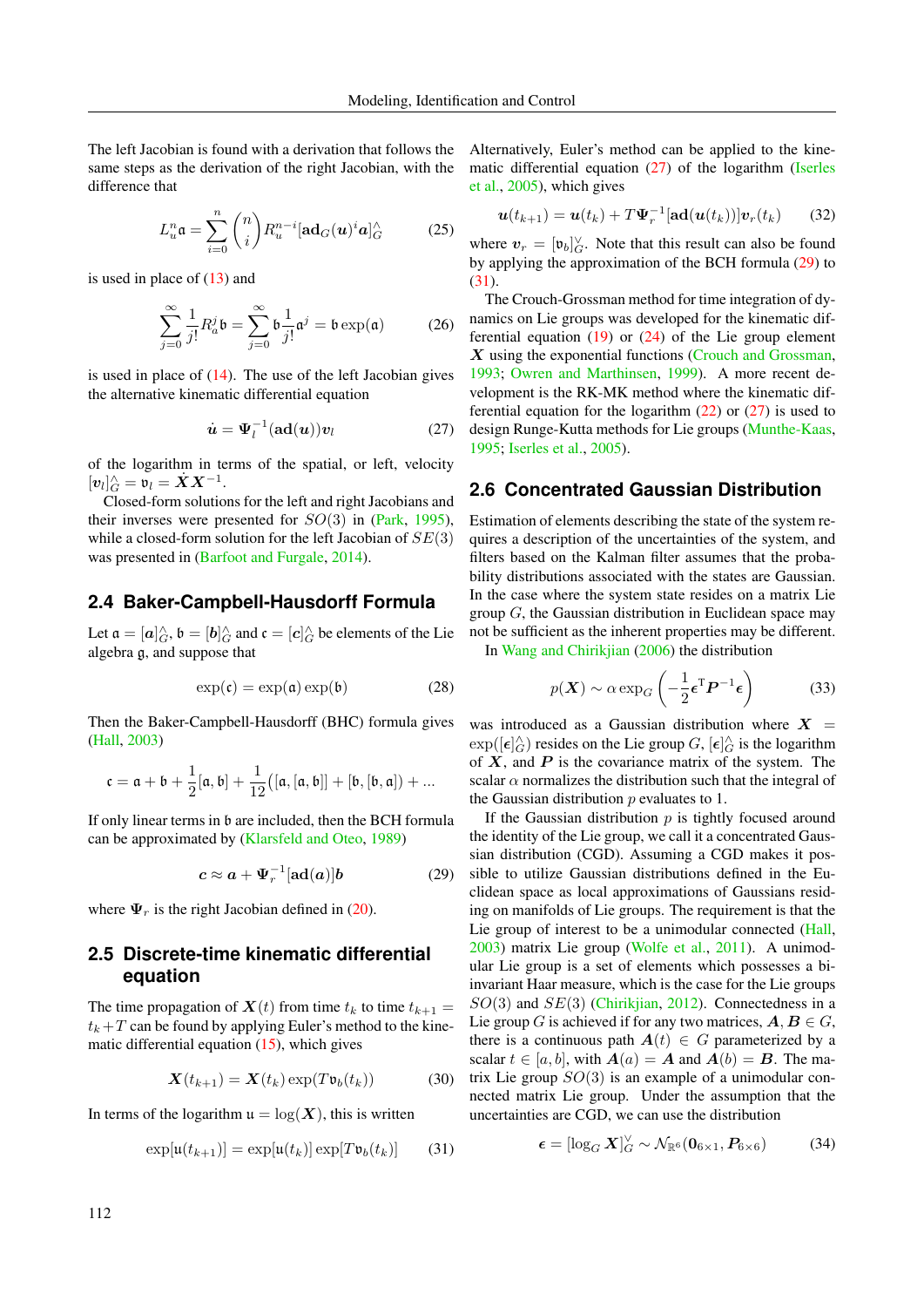as a valid approximation of the Gaussian distribution on the manifold in the identity. The corresponding distribution on the Lie group is

$$
\exp_G(\epsilon) \sim \mathcal{N}_G(I, P_{6 \times 6})
$$
\n(35)

which is illustrated in Figure  $(1)$ . Furthermore, if the assumption of CGD holds, any distribution of  $X$  on  $G$  can be approximated as

$$
\mathbf{X} = \boldsymbol{\mu} \exp_{G}(\boldsymbol{\epsilon}) \sim \mathcal{N}_{G}(\boldsymbol{\mu}, \boldsymbol{P}_{6 \times 6})
$$
(36)

which means that distribution on  $G$  in the identity can be transported from the distribution at the identity to the mean value  $\mu \in G$  by using the left action on the Lie group. This is illustrated in Figure [\(2\)](#page-4-1).



Figure 1: The logarithm of  $X$  at the origin of the Lie algebra (blue surface) approximates the Gaussian distribution at the group identity (red surface) if the distribution is tightly focused near the identity.



Figure 2: The Gaussian distribution of  $X$  on the mean element  $\mu$  is obtained by transporting the approximated Gaussian distribution at the identity of G to the mean state  $\mu$ .

# **3 Extended Kalman Filter**

#### **3.1 State Representation**

Let the state be given by

$$
\boldsymbol{x} = \{ \boldsymbol{X}, \boldsymbol{v}_r \} \in G \times \mathbb{R}^n \tag{37}
$$

where  $\mathbf{X} \in G$  and  $[\mathbf{v}_r]_G^{\wedge} = \mathbf{X}^{-1} \dot{\mathbf{X}} \in \mathbb{R}^{n \times n}$  is the body velocity in G. The dynamics of the state are given by

<span id="page-4-3"></span><span id="page-4-2"></span>
$$
\dot{\boldsymbol{X}} = \boldsymbol{X}[\boldsymbol{v}_r]_G^\wedge \tag{38}
$$

$$
\dot{\boldsymbol{v}}_r = \boldsymbol{f}_v(\boldsymbol{x}) \tag{39}
$$

The design of the EKF is based on the estimation error  $\delta X = \bar{X}^{-1} X$  where X is the actual variable and  $\bar{X}$  is the estimated variable. Let  $[\epsilon]_G^{\wedge} = \log(\delta X)$  be the logarithm of the estimation error, so that

$$
\delta \mathbf{X} = \exp([\boldsymbol{\epsilon}]_G^\wedge) \tag{40}
$$

which gives

$$
\mathbf{X} = \bar{\mathbf{X}} \delta \mathbf{X} = \bar{\mathbf{X}} \exp([\epsilon]_G^\wedge) \tag{41}
$$

<span id="page-4-0"></span>Define the error velocity by  $[\delta v_r]_G^\wedge = \delta \mathbf{X}^{-1} \delta \dot{\mathbf{X}} \in \mathbb{R}^{n \times n}$ . Then

$$
\delta \dot{\mathbf{X}} = \delta \mathbf{X} [\delta \mathbf{v}_r]_G^\wedge \tag{42}
$$

<span id="page-4-5"></span>
$$
\delta \dot{\boldsymbol{v}}_r = \boldsymbol{f}_{ve}(\boldsymbol{x}) \tag{43}
$$

Then it follows from  $(22)$  that the kinematic differential equation of the logarithm is

<span id="page-4-4"></span>
$$
\dot{\epsilon} = \Psi_R^{-1}(\text{ad}(\epsilon))\delta v_r \tag{44}
$$

where  $\Psi_r(\text{ad}(\epsilon))$  is the right Jacobian defined in [\(20\)](#page-2-5).

### **3.2 Time propagation of EKF**

The time propagation of the estimate  $\bar{x} = {\bar{X}, \bar{v}_r}$  is done by time integration of the system dynamics [\(38,](#page-4-2) [39\)](#page-4-3). The predicted states are computed from

$$
\boldsymbol{X}_{k+1|k} = \boldsymbol{X}_{k|k} \exp\left(T\hat{\boldsymbol{v}}_{r,k|k} + \frac{1}{2}T^2[\boldsymbol{f}_v(\boldsymbol{x}_{k|k})]_G^\wedge\right) \tag{45}
$$

$$
\boldsymbol{v}_{r,k+1|k} = \boldsymbol{v}_{r,k|k} + T \boldsymbol{f}_v(\boldsymbol{x}_{k|k}) \tag{46}
$$

<span id="page-4-1"></span>The propagation of the covariance matrix is based on the linearization of the error dynamics about the estimate, hence the covariance propagation is computed from

$$
\boldsymbol{P}_{k+1|k} = \boldsymbol{F}_k \boldsymbol{P}_{k|k} \boldsymbol{F}_k^{\mathrm{T}} + \boldsymbol{R}_n \tag{47}
$$

where  $R_n$  is the covariance matrix describing the process noise. The state propagation matrix  $F_k$  is derived from the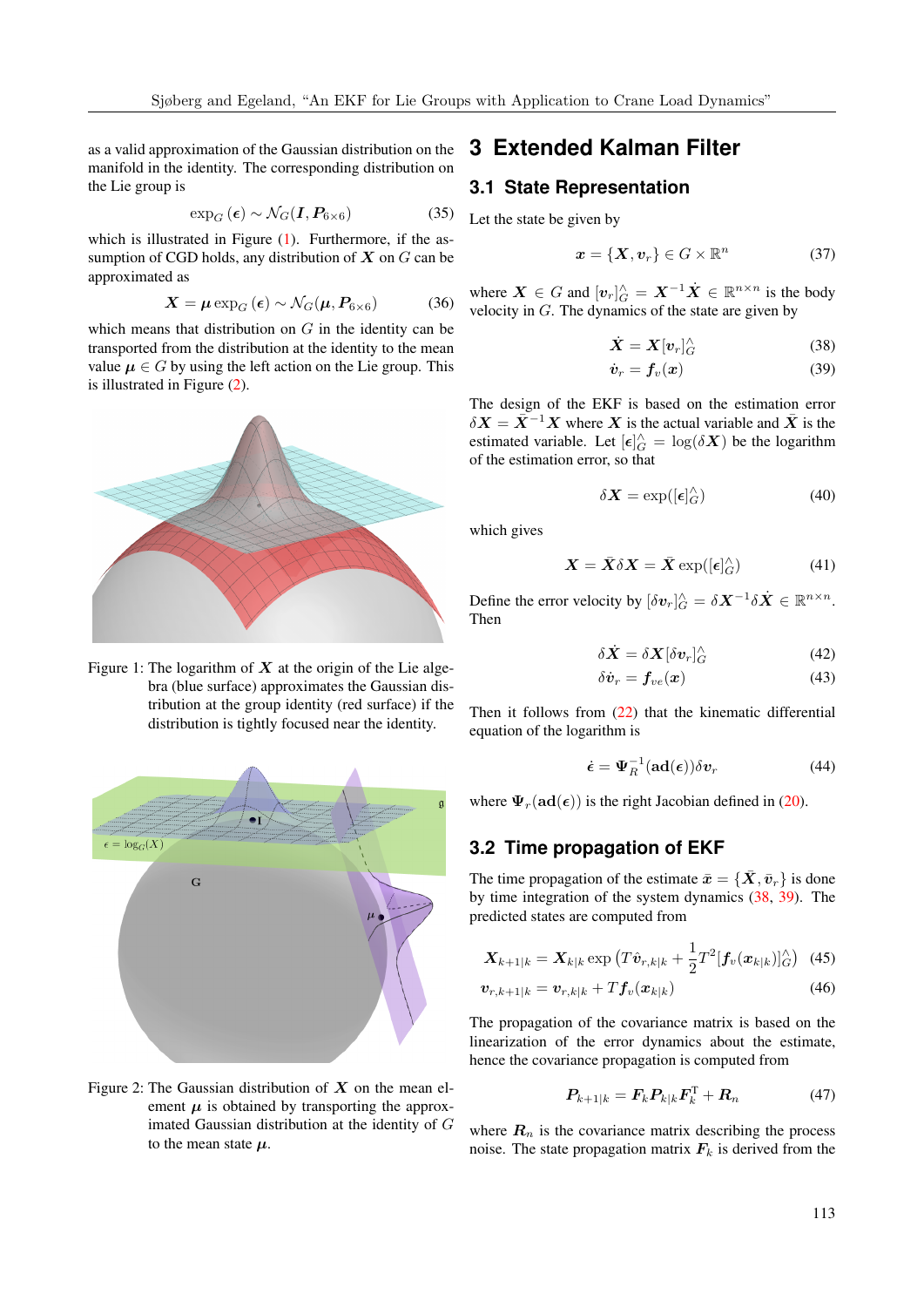error dynamics  $\dot{x}_e = f(x_e)$ . Let  $x_e = [\epsilon^{\text{T}}, \delta v_b^{\text{T}}]^{\text{T}}$  be the error states defined in the Lie algebra, and let

$$
\boldsymbol{x}_{e,k+1|k} = \begin{bmatrix} \boldsymbol{\epsilon}_{k|k} + T \delta \boldsymbol{v}_{b,k|k} + \frac{1}{2} T^2 \boldsymbol{f}_{ve}(\boldsymbol{x}_{e,k|k})\\ \delta \boldsymbol{v}_{b,k|k} + T \boldsymbol{f}_{ve}(\boldsymbol{x}_{e,k|k}) \end{bmatrix}
$$
(48)

be the discretized solution based on the dynamics of Equa-tion [\(44,](#page-4-4) [43\)](#page-4-5). Since the expected mean of  $\epsilon$  is given as  $\mathbb{E}\{\epsilon\} = \mathbf{0}$ , this yields  $\Psi_r^{-1}(\epsilon) = \mathbf{I}$ . If the process is modeled as only driven by noise with  $f_{ve} = 0$ , then

$$
F = \frac{\partial f(x_e)}{\partial x_e} \bigg|_{x_e=0} = \begin{bmatrix} I & TI \\ 0 & I \end{bmatrix}
$$
 (49)

### **3.3 Update**

Suppose that the measurements are given in the form of Lie group elements  $\mathbf{Z}_k \in G$ . The measurement model is

$$
Z = X \exp\left(\left[w\right]_G^{\wedge}\right) \tag{50}
$$

where  $w \sim \mathcal{N}(0, Q_w)$  is white Gaussian noise describing the measurement noise, with covariance matrix  $Q_w$ . We express the difference between the measured and predicted matrix Lie group elements, e. g. a rotation matrix, in terms of the logarithm of the error as

$$
\mathbf{y}_{k+1} = [\log (\bar{\mathbf{X}}_{k+1|k})^{-1} \mathbf{Z}_{k+1})]_G^{\vee} \in \mathbb{R}^3 \tag{51}
$$

The measurement matrix is found as the Jacobian

$$
\boldsymbol{H} = [\boldsymbol{I}_{3\times3} \, \boldsymbol{0}_{3\times3}] \tag{52}
$$

The Kalman gain is computed as

$$
K_{k+1} = P_{k+1|k} H^{T} (H P_{k+1|k} H^{T} + Q_w)^{-1}
$$
 (53)

As the error between the measurement  $\mathbf{Z}_k$  and the expected measurement  $h(\mathbf{x}_{k+1|k})$  is represented in the Lie algebra, we obtain the correction term

$$
\boldsymbol{m}_{k+1} = \boldsymbol{K}_{k+1} \boldsymbol{y}_{k+1} = \left[ \begin{array}{c} \boldsymbol{m}_{X,k+1} \\ \boldsymbol{m}_{v,k+1} \end{array} \right] \in \mathbb{R}^6 \qquad (54)
$$

The elements in the state posterior  $x_{k+1|k+1}$  are then computed as

$$
\bar{X}_{k+1|k+1} = \bar{X}_{k+1|k} \exp\left( [m_{X,k+1}]_G^{\wedge} \right) \tag{55}
$$

$$
\boldsymbol{v}_{k+1|k+1} = \boldsymbol{v}_{k+1|k} + \boldsymbol{m}_{v,k+1} \tag{56}
$$

Finally, the posterior covariance is found as

$$
\boldsymbol{P}_{k|k} = (\boldsymbol{I} - \boldsymbol{K}_k \boldsymbol{H}) \boldsymbol{P}_{k|k-1} \tag{57}
$$

<span id="page-5-0"></span>To summarize the EKF, we provide the structure of the estimator in Algorithm [\(1\)](#page-5-0).

EKF Algorithm:

**Inputs:**  $x_{k|k}, P_{k|k}, Z_{k+1}$ **Outputs:**  $x_{k+1|k+1}, P_{k+1|k+1}$ Initialization:  $x_{0|0} = \{I,0\}, P_{0|0} = I$ 

Propagation:

$$
\begin{aligned} \boldsymbol{X}_{k+1|k} &= \boldsymbol{X}_{k|k} \exp\left(T\hat{\boldsymbol{v}}_{k|k} + \frac{1}{2}T^2[\boldsymbol{f}_v(\boldsymbol{x}_{k|k})]_G^\wedge\right) \\ \boldsymbol{v}_{k+1|k} &= \boldsymbol{v}_{k|k} + T\boldsymbol{f}_v(\boldsymbol{x}_{k|k}) \\ \boldsymbol{P}_{k+1|k} &= \boldsymbol{F}_k \boldsymbol{P}_{k|k} \boldsymbol{F}_k^\mathrm{T} + \boldsymbol{R}_n \end{aligned}
$$

Update:

$$
\begin{aligned} \boldsymbol{K}_{k+1} &= \boldsymbol{P}_{k+1|k} \boldsymbol{H}^{\text{T}} (\boldsymbol{H} \boldsymbol{P}_{k+1|k} \boldsymbol{H}^{\text{T}} + \boldsymbol{Q}_{w})^{-1} \\ \boldsymbol{m}_{k+1} &= \boldsymbol{K}_{k+1} \log{(\boldsymbol{X}_{k+1|k}^{-1} \boldsymbol{Z}_{k+1})} \\ &= [\boldsymbol{m}_{R,k+1}, \boldsymbol{m}_{\omega,k+1}]^{\text{T}} \\ \boldsymbol{X}_{k+1|k+1} &= \boldsymbol{X}_{k+1|k} \exp{([\boldsymbol{m}_{R,k+1}]_{G}^{\wedge})} \\ \boldsymbol{v}_{k+1|k+1} &= \boldsymbol{v}_{k+1|k} + \boldsymbol{m}_{\omega,k+1} \\ \boldsymbol{P}_{k+1|k+1} &= (\boldsymbol{I} - \boldsymbol{K}_{k+1} \boldsymbol{H}) \boldsymbol{P}_{k+1|k} \end{aligned}
$$

Algorithm 1: The structure of the EKF.

# <span id="page-5-1"></span>**4 Extended Kalman Filter on**  $SO(3)$

A rotation matrix  $\bf{R}$  is an element of the matrix Lie group  $SO(3)$  defined by

$$
SO(3) \doteq \{ \boldsymbol{R} \in \mathbb{R}^{3 \times 3} | \boldsymbol{R} \boldsymbol{R}^{\mathrm{T}} = \boldsymbol{I}_{3 \times 3}, \det \boldsymbol{R} = 1 \}
$$
 (58)

where the inverse is  $R^{-1} = R^{T}$ . The corresponding Lie algebra is  $\mathfrak{so}(3)$ , with elements

$$
\mathfrak{u} = [\boldsymbol{u}]_{SO(3)}^{\wedge} = \begin{bmatrix} 0 & -u_z & u_y \\ u_z & 0 & -u_x \\ -u_y & u_x & 0 \end{bmatrix} \in \mathfrak{so}(3) \quad (59)
$$

which is the skew-symmetric form of the vector  $u =$  $[u_x, u_y, u_z]^\text{T} \in \mathbb{R}^3$ . The notation  $\hat{u} = [u]^\wedge_{SO(3)}$  will also be used. It is noted that  $\hat{u}w = u \times w$  for  $u, w \in \mathbb{R}^3$ . It is well-known that the skew-symmetric form  $\hat{u}$  of a vector  $\boldsymbol{u}$  transforms in  $SO(3)$  according to  $[\boldsymbol{R}\boldsymbol{u}]_{SO(3)}^{\wedge} = \boldsymbol{R}\hat{\boldsymbol{u}}\boldsymbol{R}^{\text{T}}$ . Comparison with [\(7\)](#page-1-0) shows that

$$
\mathbf{Ad}_{SO(3)}(\mathbf{R}) = \mathbf{R} \tag{60}
$$

From linear algebra it is known that the skew-symmetric form of the vector  $(\hat{u}w)$  is  $(\hat{u}w)^{\wedge} = \hat{u}\hat{w} - \hat{w}\hat{u}$ , and comparison with [\(9\)](#page-2-8) gives

$$
\mathbf{ad}_{SO(3)}(\mathbf{u}) = \hat{\mathbf{u}} \tag{61}
$$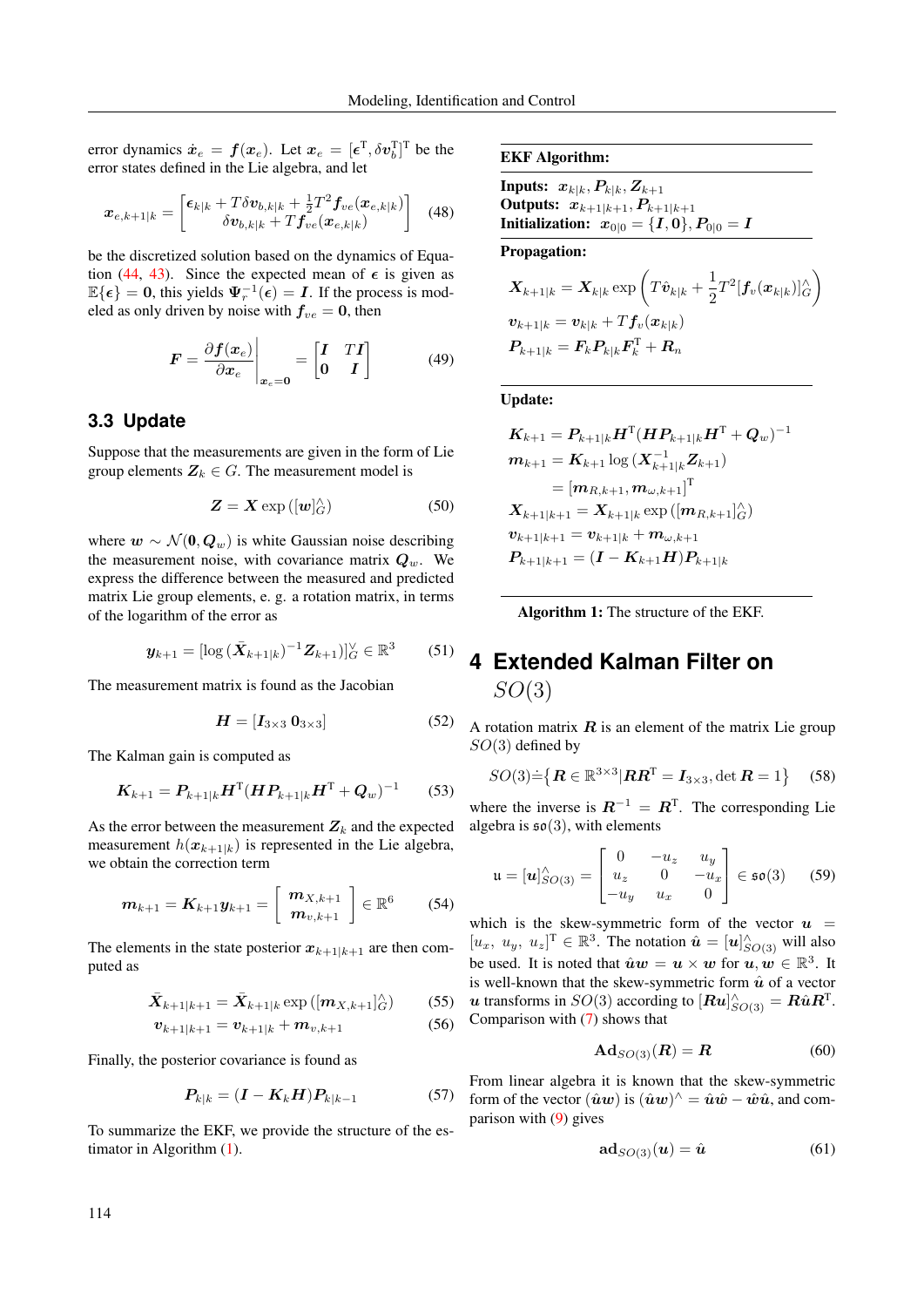The time derivative of the rotation matrix is given by  $\dot{R} =$  $R\hat{\omega}$ , where  $\hat{\omega}$  is the skew-symmetric form of the angular velocity vector  $\omega$ . The time derivative at  $R = I$  is therefore  $\dot{R}|_{R=I} = \hat{\omega}$ . The matrix exponential and the logarithm are given by

$$
\boldsymbol{R} = \exp_{SO(3)} \mathfrak{u}, \quad \mathfrak{u} = \log\left(\boldsymbol{R}\right) \tag{62}
$$

As pointed out in [\(Bullo and Murray,](#page-14-18) [1995\)](#page-14-18), the Lie algebra element  $\mu \in \mathfrak{so}(3)$  is a local parameterization of the rotation matrix R, while the Lie algebra element  $\hat{\omega} \in \mathfrak{so}(3)$  is related to the time derivative of the Lie Group element R.

Consider the case where the logarithm is given by  $\mathfrak{u} = \theta \hat{k}$ where  $k \in \mathbb{R}^3$  is a unit vector. Then **R** is a rotation by an angle of  $\theta$  about  $k$ , and is given by the Rodrigues equation

$$
\mathbf{R} = \mathbf{I} + \sin\theta \hat{\mathbf{k}} + (1 - \cos\theta)\hat{\mathbf{k}}\hat{\mathbf{k}} \tag{63}
$$

The logarithm is  $\log(R) = \theta \hat{k}$ , which can be computed from [\(Iserles et al.,](#page-14-16) [2005\)](#page-14-16)

$$
\log(\boldsymbol{R}) = \frac{\arcsin(\|\boldsymbol{w}\|)}{\|\boldsymbol{w}\|} \hat{\boldsymbol{w}}, \quad \hat{\boldsymbol{w}} = \frac{1}{2}(\boldsymbol{R} - \boldsymbol{R}^{\mathrm{T}}) \quad (64)
$$

The right Jacobian and its inverse as given by equations [\(20\)](#page-2-5) and [\(21\)](#page-2-9), have the following closed-form solutions in SO(3) [\(Bullo and Murray,](#page-14-18) [1995;](#page-14-18) [Chirikjian,](#page-14-4) [2012\)](#page-14-4)

$$
\Psi_r(\hat{u}) = I - \frac{1 - \cos ||u||}{||u||^2} \hat{u} + \frac{||u|| - \sin ||u||}{||u||^3} \hat{u}^2
$$
 (65)

$$
\Psi_r^{-1}(\hat{\bm{u}}) = \bm{I} + \frac{1}{2}\hat{\bm{u}} + \left(\frac{1 - \frac{\|\bm{u}\|}{2}\cot\frac{\|\bm{u}\|}{2}}{\|\bm{u}\|^2}\right)\hat{\bm{u}}^2 \quad (66)
$$

The Taylor series expansion of the last term is found from  $\cot x = x^{-1} - \frac{1}{3}x + \frac{1}{45}x^3 - \frac{2}{945}x^5 - \dots$  to be

<span id="page-6-1"></span>
$$
\frac{1 - \frac{\theta}{2}\cot\frac{\theta}{2}}{4\left(\frac{\theta}{2}\right)^2} = \frac{1}{12} + \frac{1}{180}\left(\frac{\theta}{2}\right)^2 + \frac{1}{1890}\left(\frac{\theta}{2}\right)^4 + \dots (67)
$$

The kinematic differential equation for the logarithm is then

<span id="page-6-0"></span>
$$
\dot{\hat{u}} = \Psi_r^{-1}(\hat{u})\hat{\omega} \tag{68}
$$

The equation was also used in [\(Bortz,](#page-14-19) [1970\)](#page-14-19) and in [\(Pit](#page-15-1)[telkau,](#page-15-1) [2003\)](#page-15-1), where the approximation

$$
\Psi_r^{-1}(\hat{u}) \approx I + \frac{1}{2}\hat{u} + \frac{1}{12}\hat{u}^2 \tag{69}
$$

was recommended for the kinematic differential equation [\(68\)](#page-6-0), which means that the first term in the Taylor series expansion [\(67\)](#page-6-1) is used.

### **4.1 State Representation**

Let the element

$$
\boldsymbol{x} = \{ \boldsymbol{R}, \boldsymbol{\omega} \} \in SO(3) \times \mathbb{R}^3 \tag{70}
$$

represent the system state, where  $\mathbf{R} \in SO(3)$  describes the attitude and  $\omega \in \mathbb{R}^3$  describes the angular velocity. The state dynamics, in continuous form, is

$$
\dot{x} = \{\dot{R}, \dot{\omega}\}\tag{71}
$$

where the dynamics are explicitly given as the following kinematic differential equations

$$
\dot{\boldsymbol{R}} = \boldsymbol{R}\hat{\boldsymbol{\omega}} \tag{72}
$$

$$
\dot{\omega} = f_{\omega}(x) \tag{73}
$$

<span id="page-6-2"></span>and  $\omega^b$  is the angular velocity defined in the body frame.

Let  $s$  be the spatial frame,  $e$  be the estimated body frame, and let  $b$  be the body frame. Then the actual rotation  $\mathbf{R} = \mathbf{R}_{b}^{s}$  is the rotation matrix from s to b, the estimated rotation  $\hat{R} = R_e^s$  is the rotation matrix from s to e, and the estimation error

$$
\delta \boldsymbol{R} = \hat{\boldsymbol{R}}^{\mathrm{T}} \boldsymbol{R} = \boldsymbol{R}_b^e \tag{74}
$$

is the rotation matrix from  $e$  to  $b$ . The kinematic differential equations are then  $\dot{R}_b^s = R_b^s \hat{\omega}_{sb}^b$ ,  $\hat{R}_e^s = \hat{R}_e^s \hat{\omega}_{se}^e$  and

$$
\dot{\boldsymbol{R}}_b^e = \boldsymbol{R}_b^e \hat{\boldsymbol{\omega}}_{eb}^b \tag{75}
$$

where  $\boldsymbol{\omega}_{eb}^b = \boldsymbol{\omega}_{ib}^b - \boldsymbol{\omega}_{ie}^b$ .

Let  $[\epsilon]_{SO(3)}^{\wedge} = \log(\delta \mathbf{R})$  be the logarithm of the error rotation. Then the kinematic differential equation for the vector form  $\epsilon$  of the logarithm is found from [\(22\)](#page-2-7) to be

$$
\dot{\boldsymbol{\epsilon}} = \boldsymbol{\Psi}_R^{-1}(\mathrm{ad}(\boldsymbol{\epsilon})) \boldsymbol{\omega}_{eb}^b \tag{76}
$$

#### **4.2 Time propagation of EKF**

The predicted states are computed from

$$
\boldsymbol{R}_{k+1|k} = \boldsymbol{R}_{k|k} \exp\left(T\hat{\boldsymbol{\omega}}_{k|k} + \frac{1}{2}T^2[\boldsymbol{f}_{\omega}(\boldsymbol{x}_k)]^{\wedge}_{SO(3)}\right)
$$
(77)

$$
\omega_{k+1|k} = \omega_{k|k} + Tf_{\omega}(x_k)
$$
\n(78)

The covariance propagation is given by

$$
P_{k|k-1} = F_{k-1}P_{k-1|k-1}F_{k-1}^{T} + R_{n}
$$
 (79)

where  $R_n$  is the covariance matrix describing the process noise, and  $\boldsymbol{F}$  is found by linearization of the error model

$$
\dot{\boldsymbol{\epsilon}} = \boldsymbol{\Psi}_R^{-1}(\mathrm{ad}(\boldsymbol{\epsilon})) \boldsymbol{\omega}_{eb}^b \tag{80}
$$

$$
\dot{\omega}_{eb}^b = f_{\omega e}(\epsilon) \tag{81}
$$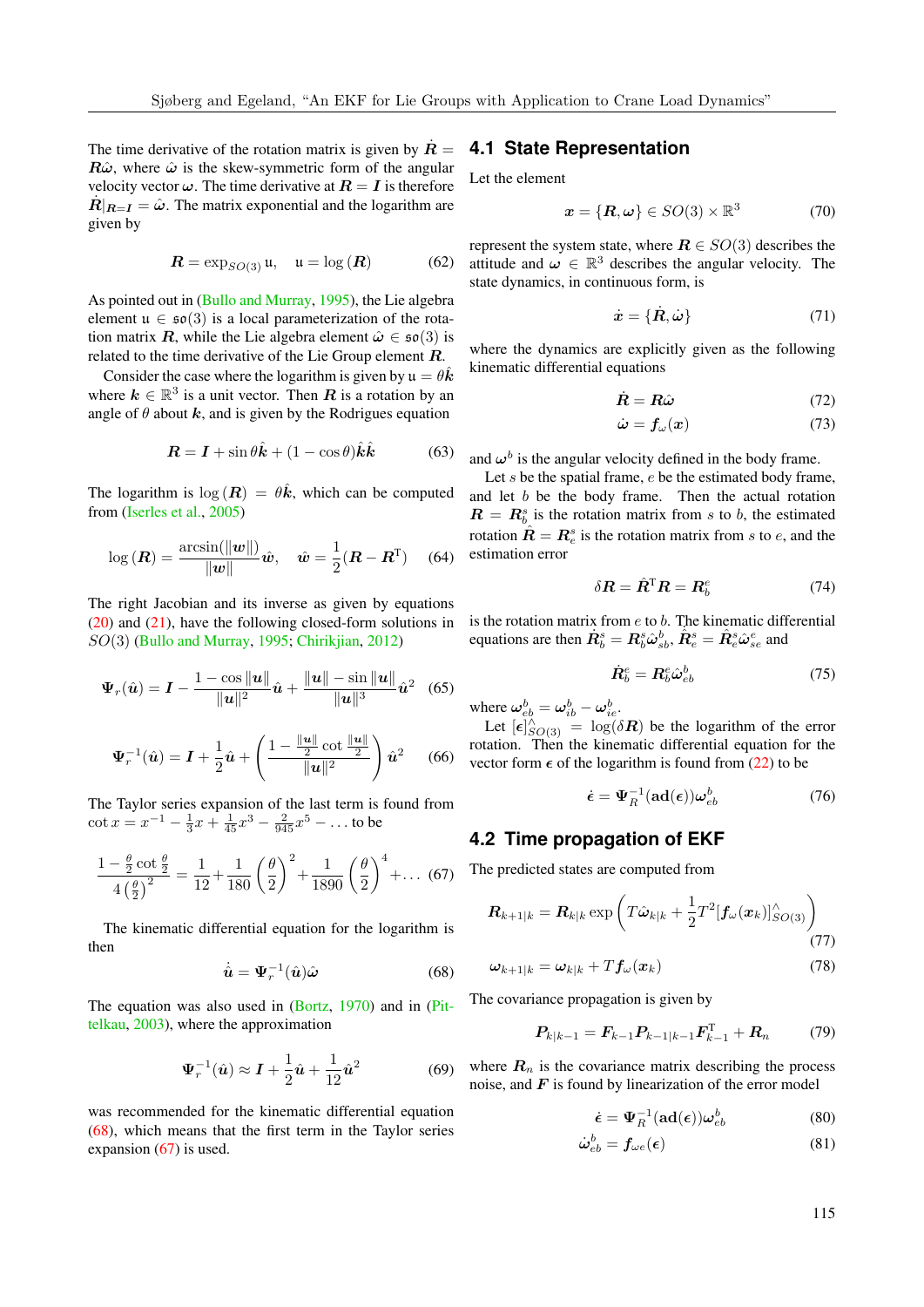The state propagation matrix  $F_k$  is derived from the error dynamics. Given the error state vector  $x_e = [\epsilon, \omega_{eb}^b]^T$ where  $\mathbb{E}\{\epsilon\} = 0$  and  $\Psi_r^{-1}(\epsilon) = I$ , which yield the discrete error dynamics

$$
\boldsymbol{x}_{e,k+1|k} = \begin{bmatrix} \boldsymbol{\epsilon}_{k|k} + T\boldsymbol{\omega}_{eb,k|k}^b + \frac{1}{2}T^2\boldsymbol{f}_{\omega e}(\boldsymbol{x}_{k|k})\\ \boldsymbol{\omega}_{eb,k|k}^b + T\boldsymbol{f}_{\omega e}(\boldsymbol{x}_{k|k}) \end{bmatrix}
$$
(82)

then the linearized error equations are found as

$$
F = \frac{\partial f(x_e)}{\partial x_e} \bigg|_{x_e=0} = \begin{bmatrix} I & TI \\ 0 & I \end{bmatrix}
$$
 (83)

if  $f_{\omega e} = 0$ , that is when the system is driven by Gaussian noise only.

### **5 Points, Lines and Planes**

#### **5.1 Homogeneous Points**

Consider the homogeneous point

$$
\tilde{\boldsymbol{x}} = x_0 \boldsymbol{e}_0 + x_1 \boldsymbol{e}_1 + x_2 \boldsymbol{e}_2 + x_3 \boldsymbol{e}_3 \tag{84}
$$

in the 3 dimensional projective space  $\mathbb{P}^3$ . The basis of the projective space  $\mathbb{P}^3$  is  $B_v = \{e_0, e_1, e_2, e_3\}$ , where the basis elements are orthogonal and satisfies  $e_i \cdot e_j = \delta_{ij}$ , where  $\delta_{ij}$  is unity when  $i = j$ , and zero otherwise. The homogeneous point  $\tilde{x}$  represents a point

$$
p = xe1 + ye2 + ze3
$$
 (85)

in the Euclidean space  $\mathbb{R}^3$  where  $x = x_1/x_0$ ,  $y = x_2/x_0$ and  $z = x_3/x_0$  [\(Semple and Kneebone,](#page-15-9) [1952;](#page-15-9) [Pottmann](#page-15-10) [and Wallner,](#page-15-10) [2001\)](#page-15-10). It is seen that  $\tilde{x}$  represents the Euclidean point  $p = x/x_0$ , where  $x = x_1e_1 + x_2e_2 + x_3e_3$ . It follows that the homogeneous point  $\alpha \tilde{\mathbf{x}}, \alpha \neq 0$  will represent the same Euclidean point as  $\tilde{x}$ . The homogeneous points  $\tilde{x}$  and  $\alpha \tilde{x}$  are therefore said to be equivalent for nonzero α.

Concerning notation, the homogeneous point  $\tilde{x}$  will also be written in terms of the scalar  $x_0$  and the vector x in the form  $\tilde{\boldsymbol{x}} = (x_0, \boldsymbol{x})$ , which is used in [\(Pottmann and Wall](#page-15-10)[ner,](#page-15-10) [2001\)](#page-15-10). In addition, the homogeneous point  $\tilde{x}$  will be written as the column vector  $\tilde{\boldsymbol{x}} = [x_1, x_2, x_3, x_0]^\text{T}$ , which is the notation that is used in robotics and vision literature [\(Hartley and Zisserman,](#page-14-20) [2004;](#page-14-20) [Siciliano et al.,](#page-15-11) [2008\)](#page-15-11).

#### **5.2 The Exterior Product**

The exterior product and the concept of duality is used in [\(Pottmann and Wallner,](#page-15-10) [2001\)](#page-15-10) to define lines and planes in terms of Plücker coordinates. The exterior product on  $\mathbb P$  is defined in terms of the basis vectors by

$$
e_i \wedge e_j = -e_j \wedge e_i = e_{ij} \tag{86}
$$

where  $e_{ij}$  is called a blade of grade 2, while a vector  $e_i$ is a blade of grade 1. It is seen that  $e_i \wedge e_i = e_{ii} = 0$ . The exterior product of two vectors  $\tilde{x} = \sum_{i=0}^{3} x_i e_i$  and  $\tilde{y} = \sum_{i=0}^{3} y_i e_i$  in  $\mathbb{P}^3$  is given by

$$
\tilde{\boldsymbol{x}} \wedge \tilde{\boldsymbol{y}} = \left(\sum_{i=0}^{3} x_i \boldsymbol{e}_i\right) \wedge \left(\sum_{i=0}^{3} y_i \boldsymbol{e}_i\right) \tag{87}
$$

Here there are 16 different combinations of i and j in the  $e_{ij}$ blades. From  $e_{ii} = 0$  and  $e_{ij} = -e_{ji}$ , it follows that only 6 of these are independent, and it is found that the exterior product can be written in terms of the 6 basis elements in

$$
B_2 = \{e_{01}, e_{02}, e_{03}, e_{23}, e_{31}, e_{12}\}\tag{88}
$$

It follows that

$$
\tilde{\boldsymbol{x}} \wedge \tilde{\boldsymbol{y}} = \sum_{\boldsymbol{e}_{ij} \in B_2} l_{ij} \boldsymbol{e}_{ij}
$$
 (89)

where

<span id="page-7-0"></span>
$$
l_{ij} = x_i y_j - x_j y_i \tag{90}
$$

The exterior product is extended to 3 factors by the associative law  $(e_i \wedge e_j) \wedge e_k = e_i \wedge (e_j \wedge e_k) = e_i \wedge e_j \wedge e_k =$  $e_{ijk}$ , where  $e_{ijk}$  is a blade of grade 3. It follows that  $e_{ijk}$  is unchanged under cyclic permutations of the indices, while it changes sign under noncyclic permutations. It is noted that  $e_{ijk}$  is zero if it has a repeated index. It follows that the exterior product of 3 homogeneous vectors can be expressed in terms of the 4 basis vectors of

$$
B_3 = \{e_{123}, e_{023}, e_{031}, e_{012}\}\tag{91}
$$

Therefore the exterior product of the three points  $\tilde{x}$ ,  $\tilde{y}$  and  $\tilde{z}$  will be

 $\tilde{x}$ 

$$
\wedge \tilde{\boldsymbol{y}} \wedge \tilde{\boldsymbol{z}} = \sum_{\boldsymbol{e}_{ijk} \in B_3} m_{ijk} \boldsymbol{e}_{ijk} \tag{92}
$$

where  $\tilde{z} = \sum_{i=0}^{3} z_i e_i$ . Expressions for  $m_{ijk}$  will be presented in the following. First, it is useful to note that the exterior product of 4 vectors will be expressed in terms of the basis  $B_4 = e_{0123} = e_{3210}$ .

The geometric product of two basis vectors is written as a juxtaposition of the vectors, and is defined by [\(Dorst et al.,](#page-14-21) [2007\)](#page-14-21)

$$
e_i e_j = e_i \cdot e_j + e_i \wedge e_j = \begin{cases} 1, & i = j \\ e_{ij}, & i \neq j \end{cases}
$$
 (93)

It follows that  $e_i e_j = -e_j e_i$  whenever  $i \neq j$ . The inner product of two exterior products  $e_{i_1...i_n}$  and  $e_{j_1...j_m}$  where  $m > n$  can then be expressed in terms of the geometric product as

$$
\boldsymbol{e}_{i_1...i_n} \cdot \boldsymbol{e}_{j_1...j_m} = \langle \boldsymbol{e}_{i_1} \dots \boldsymbol{e}_{i_n} \boldsymbol{e}_{j_1} \dots \boldsymbol{e}_{j_m} \rangle_{m-n}
$$
(94)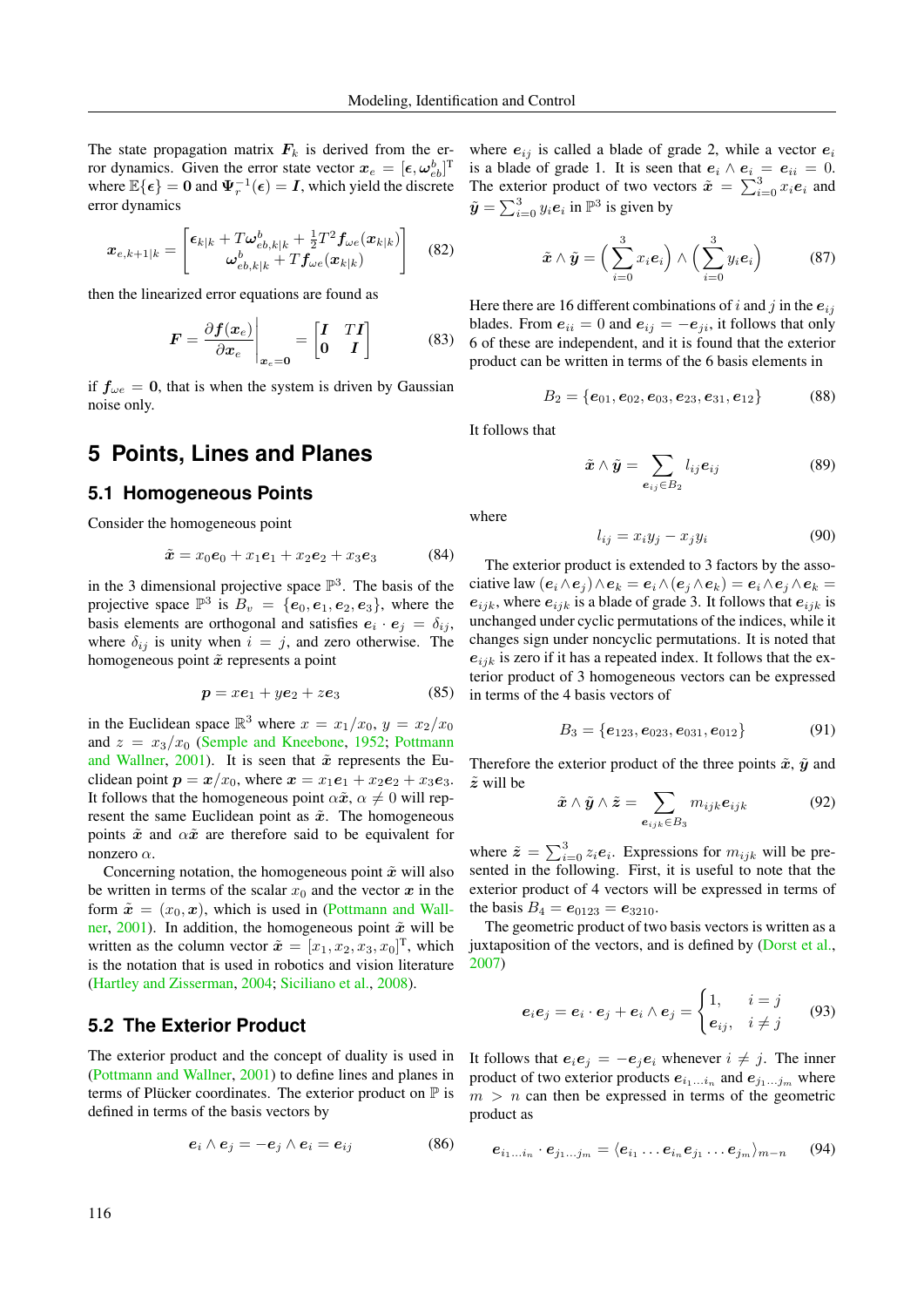where  $\langle \cdot \rangle_k$  denotes the terms of grade k. Then this can be evaluated by rearranging the terms to simplify the expression using  $e_i e_i = 1$ . This is done until there are no repeated indices. It follows that the inner product of the elements of  $B_3$  with  $e_{3210}$  are found to be

$$
e_{123} \cdot e_{3210} = e_1 e_2 e_3 e_3 e_2 e_1 e_0 = e_0 \tag{95}
$$

$$
e_{023} \cdot e_{3210} = -e_0 e_2 e_3 e_3 e_2 e_0 e_1 = -e_1 \qquad (96)
$$

$$
e_{031} \cdot e_{3210} = -e_0 e_3 e_1 e_1 e_3 e_0 e_2 = -e_2 \qquad (97)
$$

$$
e_{012} \cdot e_{3210} = -e_0 e_1 e_2 e_2 e_1 e_0 e_3 = -e_3 \qquad (98)
$$

The resulting vectors are the elements of the dual basis

$$
B_3^* = \{e_0, -e_1, -e_2, -e_3\} \tag{99}
$$

In the same way it is found that the dual basis of  $B_2$  is

$$
B_2^* = \{e_{23}, e_{31}, e_{12}, e_{01}, e_{02}, e_{03}\}\tag{100}
$$

### **5.3 Lines in Plücker Coordinates**

Consider a line  $\mathsf L$  through the two Euclidean points  $q$  and p with homogeneous representations  $\tilde{x} = (x_0, x)$  and  $\tilde{y} =$  $(y_0, y)$  where  $q = x/x_0$  and  $p = y/y_0$ . Then the line can be represented by the exterior product

$$
\mathsf{L} = \tilde{\boldsymbol{x}} \wedge \tilde{\boldsymbol{y}} = \sum_{\boldsymbol{e}_{ij} \in B_2} l_{ij} \boldsymbol{e}_{ij} \tag{101}
$$

where  $l_{ij}$  are the Plücker coordinates of the line ([Pottmann](#page-15-10) [and Wallner,](#page-15-10) [2001\)](#page-15-10). This can be rewritten as  $\mathsf{L} = (l, l'),$ where L is given by the pair of vectors  $\mathbf{l} = [l_{01}, l_{02}, l_{03}]^{\text{T}}$ and  $\mathbf{l}' = [l_{23}, l_{31}, l_{12}]^{\text{T}}$ . From [\(90\)](#page-7-0) it is found that

$$
\mathsf{L} = (\mathbf{l}, \mathbf{l}') = (x_0 \mathbf{y} - y_0 \mathbf{x}, \mathbf{x} \times \mathbf{y}) \tag{102}
$$

and it follows that  $\mathbf{l} \cdot \mathbf{l}' = 0$ .

The geometric interpretation of L is found by considering the direction vector  $a = p - q$  and the moment  $q \times a$  of the line. It is seen that

$$
a = \frac{y}{y_0} - \frac{x}{x_0} = \frac{x_0 y - y_0 x}{x_0 y_0}
$$
 (103)

$$
\boldsymbol{q} \times \boldsymbol{a} = \frac{\boldsymbol{x}}{x_0} \times \frac{x_0 \boldsymbol{y} - y_0 \boldsymbol{x}}{x_0 y_0} = \frac{\boldsymbol{x} \times \boldsymbol{y}}{x_0 y_0} \tag{104}
$$

which gives  $\mathsf{L} = (1/x_0y_0)(\mathbf{a}, \mathbf{q} \times \mathbf{a})$ . As the representation is homogeneous, an equivalent expression is

<span id="page-8-0"></span>
$$
\mathsf{L} = (\mathbf{l}, \mathbf{l}') = (\mathbf{a}, \mathbf{q} \times \mathbf{a}) \tag{105}
$$

where the line is given by its direction vector  $\alpha$  and its moment  $q \times a$ . Usually the direction vector a is scaled to be a unit vector. The point on the line that is closest to the origin is found from  $q_{\perp} = l \times l'$ .

It is noted that two lines  $(l', l)$  and  $(m, m')$  will intersect if and only if  $(m, m') \cdot (l', l) = (m \cdot l' + m' \cdot l) = 0.$ 

#### **5.4 Planes in Plücker coordinates**

A plane can be defined as the exterior product of three points  $\tilde{\boldsymbol{x}} = (x_0, \boldsymbol{x}), \tilde{\boldsymbol{y}} = (y_0, \boldsymbol{y})$  and  $\tilde{\boldsymbol{z}} = (z_0, \boldsymbol{z})$  as

$$
U = \tilde{z} \wedge \tilde{x} \wedge \tilde{y} = \tilde{z} \wedge L \tag{106}
$$

where  $\mathsf{L} = \tilde{x} \wedge \tilde{y}$  is the line through  $\tilde{x}$  and  $\tilde{y}$ . This can be evaluated as

$$
U = \left(\sum_{i=0}^{3} z_i e_i\right) \wedge \left(\sum_{e_{ij} \in B_2} l_{ij} e_{ij}\right)
$$
  
=  $u_0 e_{123} - \left(u_1 e_{023} + u_2 e_{031} + u_3 e_{012}\right)$  (107)

where the coordinates are found by direct computation, or as in [\(Pottmann and Wallner,](#page-15-10) [2001\)](#page-15-10), to be given by

<span id="page-8-1"></span>
$$
u_0 = \boldsymbol{z} \cdot \boldsymbol{l}', \quad \boldsymbol{u} = -z_0 \boldsymbol{l}' + \boldsymbol{z} \times \boldsymbol{l} \tag{108}
$$

where  $u = [u_1, u_2, u_3]^T$ . The dual representation of the plane is

$$
\tilde{\bm{u}} = \bm{U} \cdot \bm{e}_{3210} = \sum_{i=0}^{3} u_i \bm{e}_i = (u_0, \bm{u}) \quad (109)
$$

A point  $\tilde{\mathbf{w}} = (w_0, \mathbf{w})$  will be in the plane if  $\tilde{\mathbf{w}} \wedge \mathbf{U} = 0$ , which is equivalent to the well-known condition [\(Hartley](#page-14-20) [and Zisserman,](#page-14-20) [2004\)](#page-14-20)

$$
\tilde{\boldsymbol{w}} \cdot \tilde{\boldsymbol{u}} = 0. \tag{110}
$$

A geometric interpretation of  $\tilde{u}$  is found by defining the Euclidean point  $r = z/z_0$ , and the vector  $b = r - q$ , which is in the plane. Then from  $(105)$  and  $(108)$  it is straightforward to verify that  $u = z_0 b \times a$ , which is normal to the plane. Moreover, it is found that  $u_0 = -q \cdot u$ , which is proportional to the distance  $\delta = \mathbf{q} \cdot \mathbf{u}/|\mathbf{u}|$  from the origin to the plane in the direction of  $u$ .

#### **5.5 Lines as the intersection of planes**

Consider the two planes  $U = \tilde{z} \wedge L$  and  $V = \tilde{w} \wedge L$  defined by the common line L and the points  $\tilde{z}$  and  $\tilde{w}$  where  $\tilde{z} \neq \tilde{w}$ . The corresponding dual representations are  $\tilde{u} = U \cdot e_{3210} =$  $(u_0, u)$  and  $\tilde{\mathbf{v}} = \mathbf{V} \cdot \mathbf{e}_{3210} = (v_0, v)$ . The line L is in both planes, and it follows that the planes intersect at L.

The exterior product of the dual planes  $\tilde{u}$  and  $\tilde{v}$  can be found by a lengthy direct calculation to be

$$
\tilde{\boldsymbol{u}} \wedge \tilde{\boldsymbol{v}} = \alpha \mathsf{L}^* \tag{111}
$$

where  $\alpha$  is a scalar and  $L^* = L \cdot e_{0123} = (l', l)$  is the dual form of the line  $L = (l, l')$ . The dual line is homogeneous, and the scaling can be selected so that

<span id="page-8-2"></span>
$$
\mathsf{L}^* = \tilde{\boldsymbol{u}} \wedge \tilde{\boldsymbol{v}} = (u_0 \boldsymbol{v} - v_0 \boldsymbol{u}, \boldsymbol{u} \times \boldsymbol{v}) \tag{112}
$$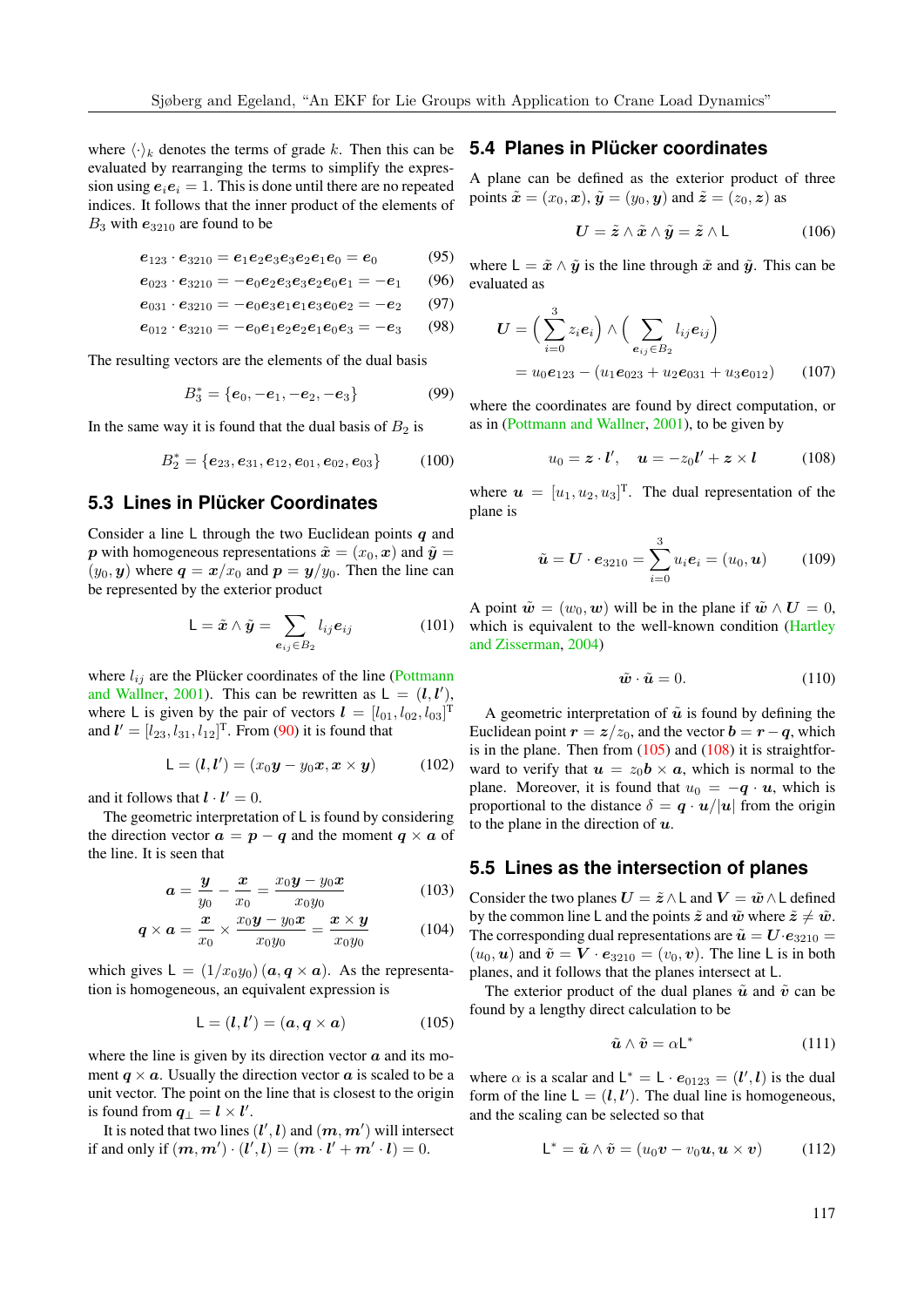The line is then found from the dual line to be

<span id="page-9-0"></span>
$$
\mathsf{L} = (\mathbf{u} \times \mathbf{v}, u_0 \mathbf{v} - v_0 \mathbf{u}) \tag{113}
$$

The scalar in equation [\(112\)](#page-8-2) is given by  $\alpha = -(\tilde{z} \wedge \tilde{w})$ . L<sup>\*</sup>. Let  $(m, m') = \tilde{z} \wedge \tilde{w}$  be the line through the points  $\tilde{z}$ and  $\tilde{w}$ . Then  $\alpha = -(m, m') \cdot (l', l) = -(m \cdot l' + m' \cdot l),$ which is nonzero whenever  $(m, m')$  and  $(l', l)$  does not intersect.

# **6 Vision**

#### **6.1 Camera model**

The camera model is given by [\(Ma et al.,](#page-15-12) [2003;](#page-15-12) [Hartley and](#page-14-20) In Plücker coordinate form this is written [Zisserman,](#page-14-20) [2004\)](#page-14-20)

$$
\lambda s = \left[\mathbf{R}_c \mid \mathbf{t}_c\right] \tilde{\mathbf{r}} \tag{114}
$$

$$
p = Ks \tag{115}
$$

where  $s = [s_x, s_y, 1]^T$  is the homogeneous vector of normalized image coordinates,  $p = [p_x, p_y, 1]^\text{T}$  is the homogeneous vector of pixel coordinates,  $P = [R_c | t_c]$  is the uncalibrated camera model, where  $R_c$  and  $t_c$  define the homogeneous transformation matrix

$$
T_c = \begin{bmatrix} R_c & t_c \\ 0^T & 1 \end{bmatrix} \tag{116}
$$

from the camera frame to the object frame. The homogeneous vector  $\tilde{\boldsymbol{r}} = [\boldsymbol{r}^{\mathrm{T}}, 1]^{\mathrm{T}}$  gives the position of a world point in the coordinates of the object frame,  $\lambda > 0$  is the depth parameter and

$$
\boldsymbol{K} = \begin{bmatrix} f_x & 0 & c_x \\ 0 & f_y & c_y \\ 0 & 0 & 1 \end{bmatrix}
$$
 (117)

is the intrinsic camera calibration matrix.

### **6.2 Determination of a line from stereo images**

Consider two cameras used in a stereo arrangement with uncalibrated camera models  $P_1 = [I | 0]$  and  $P_2 = [R | t]$ . This means that the problem is described in the coordinates of camera frame 1, and that the displacement from camera frame 2 to camera frame 1 is given by the rotation matrix  $R$  and the translation vector  $t$ . A homogeneous world point  $\tilde{\mathbf{r}} = [\mathbf{r}^T, 1]^T$  is then mapped to the homogeneous normalized coordinate vectors

$$
\lambda_1 s_1 = P_1 \tilde{r} = r, \quad \lambda_2 s_2 = P_2 \tilde{r} = Rr + t \qquad (118)
$$

Suppose that the world point  $\tilde{r}$  is an arbitrary point on the line L in 3 dimensional Euclidean space. Then the point  $\tilde{r}$ 

is mapped to a point  $s_1 = \lambda_1^{-1} P_1 \tilde{r}$  on a line  $\ell_1$  in image plane 1, which means that  $\ell_1^T s_1 = \ell_1^T P_1 \tilde{r} = 0$ . This is true for any point  $\tilde{r}$  on the plane  $\tilde{u}$  through the origin of camera 1 and the line L. This means that this plane is given by

$$
\tilde{\boldsymbol{u}} = \boldsymbol{P}_1^{\mathrm{T}} \boldsymbol{\ell}_1 = \left[ \begin{array}{c} \boldsymbol{I} \\ \boldsymbol{0}^{\mathrm{T}} \end{array} \right] \boldsymbol{\ell}_1 = \left[ \begin{array}{c} \boldsymbol{\ell}_1 \\ 0 \end{array} \right],\qquad(119)
$$

In the same way, it follows from  $\ell_2^T s_2 = \ell_2^T P_2 \tilde{r} = 0$  that the plane  $\tilde{v}$  trough the origin of camera 2 and the line L must be given by

$$
\tilde{\boldsymbol{v}} = \boldsymbol{P}_2^{\mathrm{T}} \boldsymbol{\ell}_2 = \left[ \begin{array}{c} \boldsymbol{R}^{\mathrm{T}} \\ \boldsymbol{t}^{\mathrm{T}} \end{array} \right] \boldsymbol{\ell}_2 = \left[ \begin{array}{c} \boldsymbol{R}^{\mathrm{T}} \boldsymbol{\ell}_2 \\ \boldsymbol{t}^{\mathrm{T}} \boldsymbol{\ell}_2 \end{array} \right]. \tag{120}
$$

$$
\tilde{\boldsymbol{u}} = (0, \boldsymbol{\ell}_1), \quad \tilde{\boldsymbol{v}} = (\boldsymbol{t}^{\mathrm{T}} \boldsymbol{\ell}_2, \boldsymbol{R}^{\mathrm{T}} \boldsymbol{\ell}_2) \tag{121}
$$

<span id="page-9-1"></span>This means that if R and t are known, and the lines  $\ell_1$ and  $\ell_2$  can be determined, the planes  $\tilde{u}$  and  $\tilde{v}$  can be computed, and the dual of the line L can be computed from

$$
\mathsf{L}^* = \tilde{\boldsymbol{u}} \wedge \tilde{\boldsymbol{v}} \tag{122}
$$

Then the line is found from  $(113)$  to be

$$
\mathsf{L} = (\boldsymbol{\ell}_1 \times (\boldsymbol{R}^{\mathrm{T}} \boldsymbol{\ell}_2), -(\boldsymbol{t}^{\mathrm{T}} \boldsymbol{\ell}_2) \boldsymbol{\ell}_1). \tag{123}
$$

The measured element, denoted as  $Z$  in the filter and which is an element of  $SO(3)$ , is found by computing the angle between the reference line and the measured line, and finding the orthogonal unit vector on these lines. The measured rotation matrix is then generated by using Rodrigues formula as given in Equation  $(63)$ . For the special case when the measured line is equal to the reference line, the measured matrix is defined as the identity matrix.

#### **6.3 Line detection in the image plane**

The applied line detector is a pipeline-implementation based on the Canny edge detector and the Hough transformation for lines, and it is used to obtain the representation of the line projected onto each image plane in the multiview configuration. The Canny edge detector is a multistage algorithm which extracts structural information from provided camera readings, such as edges and corners, and returns a binary image containing elements representing edges or corners. The binary image is provided as input for the Hough transformation, which is applied to find a set of lines which are most likely to be actual lines in an image. A line can be written as the function

$$
\rho = x \cos \theta + y \sin \theta \tag{124}
$$

which are the line coordinates given by  $\rho$ , which is the shortest distance between the origin and the line, and  $\theta$ ,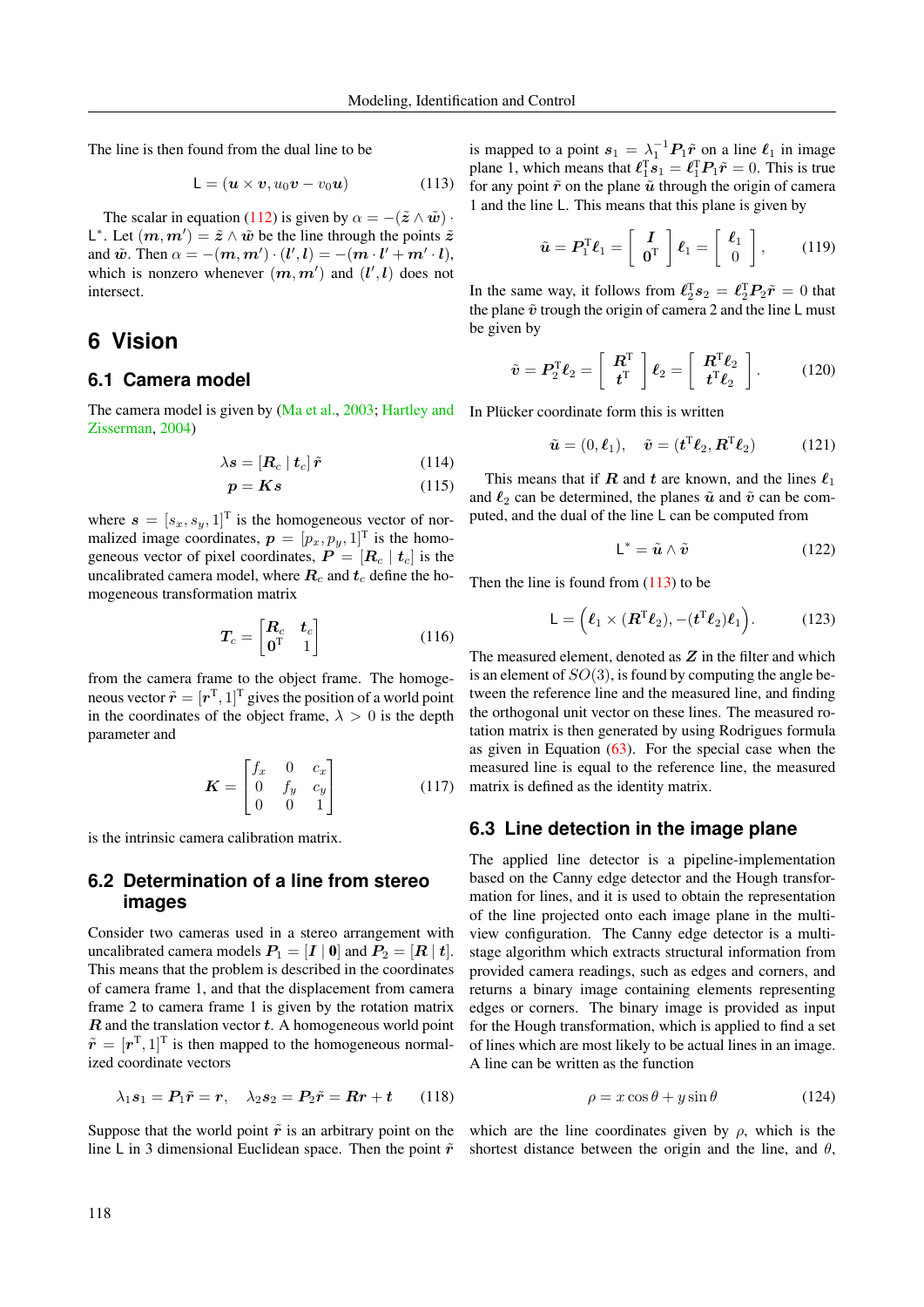

Figure 3: Two planes,  $\pi_1$  and  $\pi_2$ , are generated though the origin of each camera coordinate system and the detected line on each image plane, and the intersection generates the line, L, representing the detected wire in 3D space.

which is the angle between the  $x$  axis and the normal vector of the line. A voting routine is applied, and the lines which are most likely to exist in the image are stored in the memory. This is done by using the Hough transformation for lines [\(Duda and Hart,](#page-14-22) [1972\)](#page-14-22).

The line detecting pipeline returns a set of lines  $(\theta_i, \rho_i)$ in the pixel plane, which corresponds to the line  $\lambda$  =  $[\cos \theta, \sin \theta, -\rho]^T$  in pixel coordinates. The line is converted to normalized image coordinates by the transformation

$$
\ell = K^{\mathrm{T}} \lambda \tag{125}
$$

which results from homography  $s = K^{-1}p$ , which is the inverse of [\(115\)](#page-9-1).

# **7 Spherical Pendulum Dynamics**

The inertial frame  $i$  is defined with the  $z$  axis vertically upwards, parallel with the line when the wire is at rest. The body-fixed frame is denoted b with the  $z$  axis parallel with the line describing the wire at time instance  $t_k$ . The rotation matrix from the inertial frame to the body frame is written  $\mathbf{R} = \mathbf{R}_y(\theta) \mathbf{R}_x(\phi)$  where  $\phi$  is the roll angle and  $\theta$  is the pitch angle.

The model describing the dynamics of the pendulum can be described by the Euler equations of motion in the body frame b as

$$
\bm{J}\dot{\bm{\omega}}^b + \bm{\omega}^b \times \bm{J}\bm{\omega}^b = \bm{\rho}^b \times \bm{g}^b \tag{126}
$$

where  $J$  is the inertia matrix describing the mass properties of the payload,  $\rho^b = -Lz^b$  describes the center of mass of the payload relative to the pivot point as a vector of length L in the opposite direction of  $\boldsymbol{z}^b$ . The vector  $\boldsymbol{g}^b = mg\boldsymbol{R}_i^b\boldsymbol{z}^i$ 



<span id="page-10-0"></span>Figure 4: Let the third principal axis of the body frame,  $e_3^b$ , be co-linear with the direction of the observed line. The stable attitude is defined as the line with direction vector that is co-linear with the third principal axis of the inertial frame,  $e_3^i$ . The composite rotation can be expressed as a rotation about a single axis, k, as  $\mathbf{R}_b^i = \exp(\theta \mathbf{k}^{\times}).$ 

describes the force of gravity, where  $m$  denotes the mass of the payload, and  $g$  is the gravitational acceleration. Hence, the product  $\rho^b \times g^b$  describes the torque generated by the gravitational force. Note that the yaw parameter (rotation about the third principal axis) is not observable in the given case since the payload is considered to be a point mass, and a rotation about this axis is not observable in the given case.

We assume that the mass of the payload is constant, and that the  $b$  frame is fixed to the body  $b$ , which implies that the inertia matrix is constant. Furthermore, we assume that the origin of  $b$  is located in the pivot point. The center of mass of the payload, given in the b frame, is denoted

$$
\boldsymbol{\rho} = L \cdot [0, 0, -1]^{\mathrm{T}} \tag{127}
$$

as illustrated in Figure [4.](#page-10-0) We assume an inertia matrix on the form

$$
\mathbf{J} = \begin{bmatrix} J_t & 0 & 0 \\ 0 & J_t & 0 \\ 0 & 0 & J_a \end{bmatrix}
$$
 (128)

<span id="page-10-1"></span>where, due to the parallel axis theorem,  $J_t = mL^2$ , and  $J_a$ is assumed to be small.

By neglecting,  $J_a$ , we find the dynamics to be

<span id="page-10-2"></span>
$$
\dot{\boldsymbol{\omega}}^{b} = \begin{bmatrix} -\omega_y \omega_z \\ \omega_x \omega_z \\ 0 \end{bmatrix} + \frac{g}{L} \boldsymbol{z}^{b} \times \boldsymbol{R}_b^{i} \boldsymbol{z}^{b} \qquad (129)
$$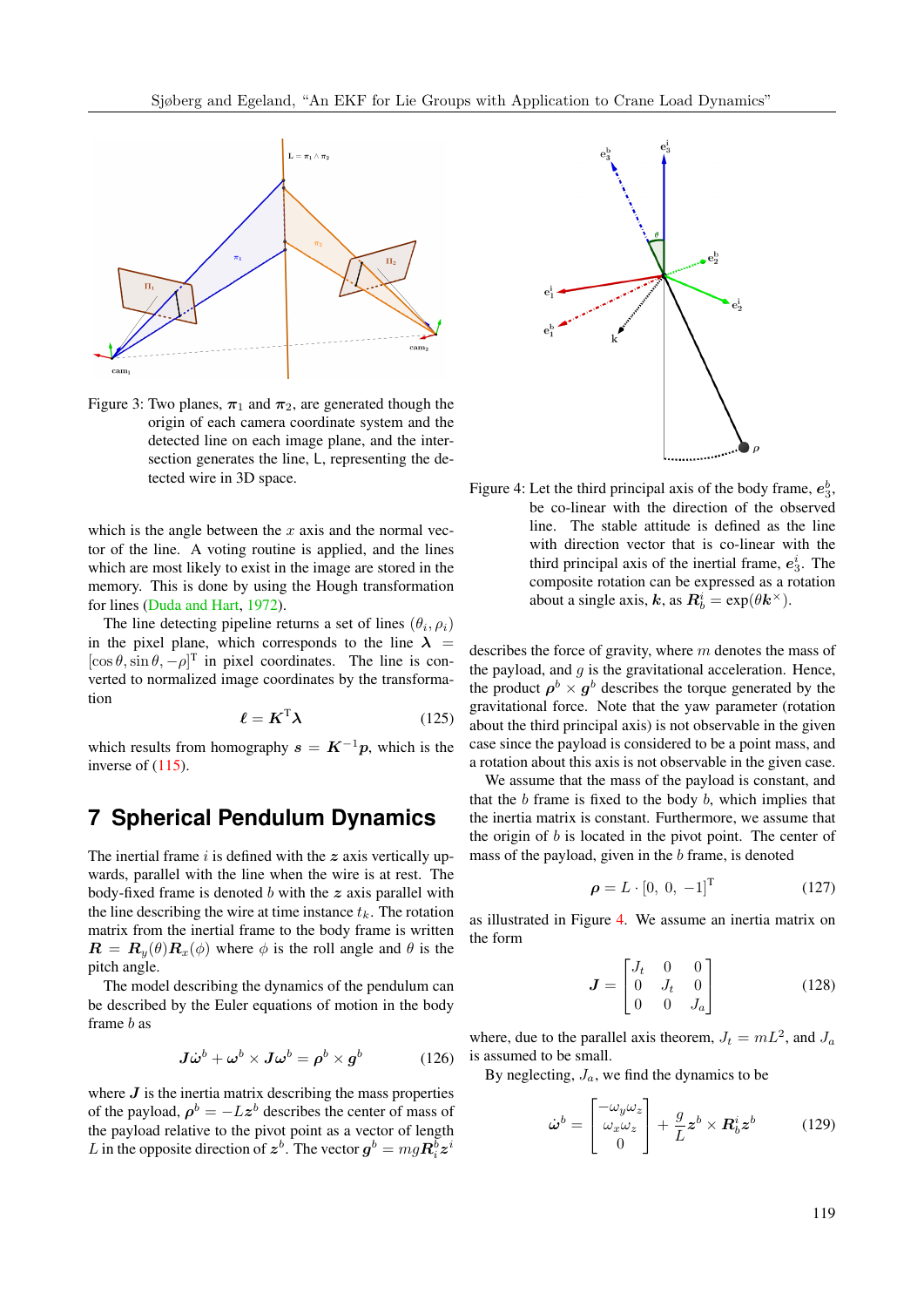which is the same as the model presented in [Shen et al.](#page-15-13) [\(2004\)](#page-15-13). We find that, for a point mass, the acceleration about the wire axis is small, and the velocity is therefore approximately constant. We assume it to be zero since this component is not observable in the given setup.

Therefore, given the vector  $x_e = [\epsilon^{\text{T}}, \omega^{\text{T}}]^{\text{T}}$ , the linearized motion model is found as

$$
\mathbf{F} = \frac{\partial f(\mathbf{x}_e)}{\partial \mathbf{x}_e} \Big|_{\mathbf{x}_e = \mathbf{0}} \tag{130}
$$
\n
$$
= \frac{\partial}{\partial \mathbf{x}_e} \left[ \epsilon + \Psi_r^{-1}(\epsilon) (T\omega - \frac{1}{2}T^2 \frac{g}{L} \epsilon) \right]
$$
\n
$$
= \left[ \mathbf{I} - \frac{1}{2} T^2 \frac{g}{L} \mathbf{I} \quad T \mathbf{I} \right]
$$
\n
$$
-T \frac{g}{L} \mathbf{I} \qquad \mathbf{I} \right]
$$

since the inverted right Jacobian evaluates to identity as  $\mathbb{E}\{\epsilon\} = 0.$ 

# **8 Simulations**

The EKF on  $SO(3)$  was tested in a simulation study of a 3-dimensional spherical pendulum based on the model in Equation [\(126\)](#page-10-1). The EKF was used to estimate the rotation matrix and the angular velocity. The process covariance matrix was set to  $\mathbf{R}_n = \sigma_r^2 \mathbf{I}_{6 \times 6}$  where  $\sigma_r^2 = 0.01$ was the variance of the model. The measurement covariance matrix was set to  $Q_w = \sigma_q^2 I_{3 \times 3}$  where  $\sigma_q^2 = 0.1$  was the variance of the measurements.

The plotted data will show the Euler angles roll and pitch, which are found as

$$
\phi = \text{atan2}(r_{32}, r_{33}) \tag{131}
$$

$$
\theta = \text{atan2}\left(-r_{31}, \sqrt{r_{32}^2 + r_{33}^2}\right) \tag{132}
$$

given a rotation matrix  $\mathbf{R} = \{r_{ij}\}.$ 

The simulated case had an initial condition for the rotation matrix that was given by  $\phi(0) = 57.3^{\circ}$  (roll) and  $\theta(0) = 28.6^{\circ}$  (pitch). The initial angular velocity was given as  $\boldsymbol{\omega}^b = [-1, 1, 0]^{\text{T}} \frac{\text{rad}}{\text{s}}$ . White Gaussian noise with covariance  $0.025$ **I** was multiplied into the simulated signal, and as seen in Figure [6,](#page-12-0) the estimated values converged within 2.5 seconds in this particular case. Figure [5](#page-11-0) shows the estimated values and the corresponding measurements.

## **9 Experiments and Results**

The EKF formulated on  $SO(3)$ , as described in Section [\(4\)](#page-5-1), was used in two experiments for estimation of the pendulum motion. The dynamics given in Equation [\(129\)](#page-10-2) was used for the state prediction, and the corresponding linearized dynamics given in Equation [\(130\)](#page-11-1) was used to propagate the



<span id="page-11-1"></span><span id="page-11-0"></span>Figure 5: The system was simulated where the covariance describing the uncertainties in the measurements was 10 times larger than the covariance describing the uncertainties in the system model.

covariance matrix. The wire length of the spherical pendulum was measured to be  $L = 1.3$  m, and the resulting period of the linearized model was  $T = 2\pi \sqrt{g/L} = 2.28$  s. The system was implemented on a system running on a laptop with a 2.6 GHz CPU, and the pixel resolution of the sampled pictures were  $480 \times 640$ . The sampling rate of the camera system was measured to be in the range 15–18 Hz.

The first experiment was a case where the pendulum was oscillating approximately parallel to the image plane, which will be referred to as roll motion. In this case, the estimates (see Figure [\(7\)](#page-12-1)) showed that the roll parameter oscillated with an amplitude of 0.134 rad and the pitch parameter oscillated with an amplitude of 0.018 rad.

The second experiment was a case where the pendulum was oscillating approximately perpendicular to the image plane, which will be referred to as pitch motion. In this case, the estimates (see Figure [\(9\)](#page-12-2)) showed that the roll oscillated with an amplitude of 0.037 rad and the pitch oscillated with an amplitude of 0.15 rad.

The covariance matrix describing the process noise was, in both cases, set to

$$
\boldsymbol{R}_n = \begin{bmatrix} \boldsymbol{R}_R & \mathbf{0} \\ \mathbf{0} & \boldsymbol{R}_\omega \end{bmatrix} \in \mathbb{R}^{6 \times 6} \tag{133}
$$

where  $R_n = R_\omega = 10^{-4} I_{3 \times 3}$ . The covariance matrix describing measurement noise was given on the form

$$
\mathbf{Q}_n = \begin{bmatrix} Q_{\phi\phi} & 0 & 0 \\ 0 & Q_{\theta\theta} & 0 \\ 0 & 0 & Q_{\psi\psi} \end{bmatrix}
$$
 (134)

and the matrix  $\mathbf{Q}_n = \text{diag}(0.5, 0.05, 1)$  was used for the experiments. The parameter  $Q_{\psi\psi}$  can be set arbitrarily high as the measurements of the  $\psi$  angle are not observable in the studied system configuration. The parameter  $Q_{\phi\phi}$  is set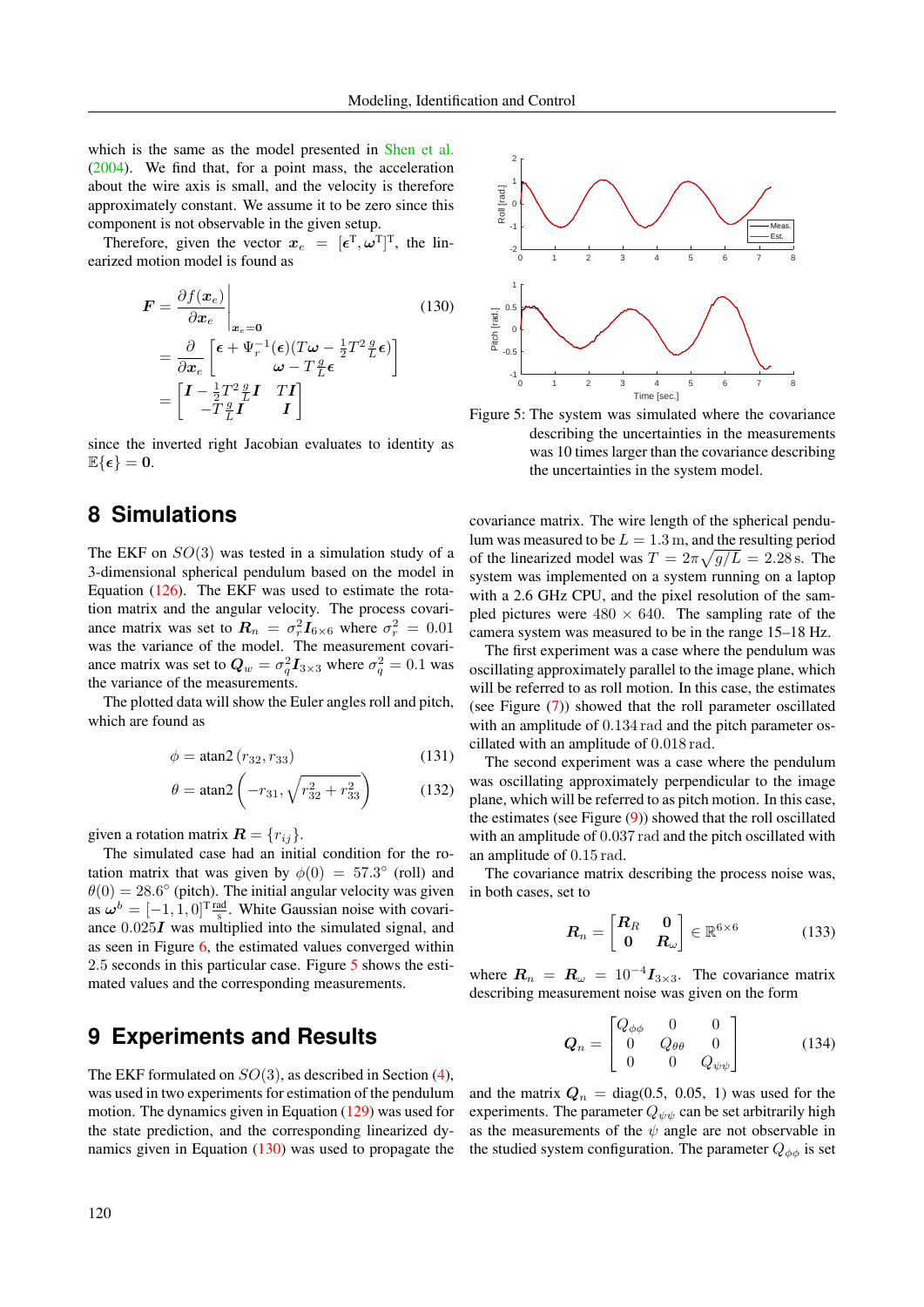

Figure 6: The initial errors were large due to the initial conditions, and the peak of the pitch value is due to a lower weight on its measurements while also being prone to a wrong initial estimate of the angular velocity. The error offsets in the noiseless case converged to zero.

to a high value as the selected image resolution results in a low resolution of the parameter describing roll motion. Roll is in this case equivalent to depth motion, which correspond to motion perpendicular to the image plane. The motion parallel to the image plane is called pitch, and the parameter describing the uncertainties of the pitch values,  $Q_{\theta\theta}$ , is lower than  $Q_{\phi\phi}$  since the camera configuration captures such displacements better than depth motion.



Figure 7: The measured and estimated values of the roll case.



<span id="page-12-0"></span>Figure 8: The error between the measurements and the estimates of the roll case.



<span id="page-12-2"></span>Figure 9: The measured and estimated values of the pitch case.



<span id="page-12-1"></span>Figure 10: The error between the measurements and the estimates of the pitch case.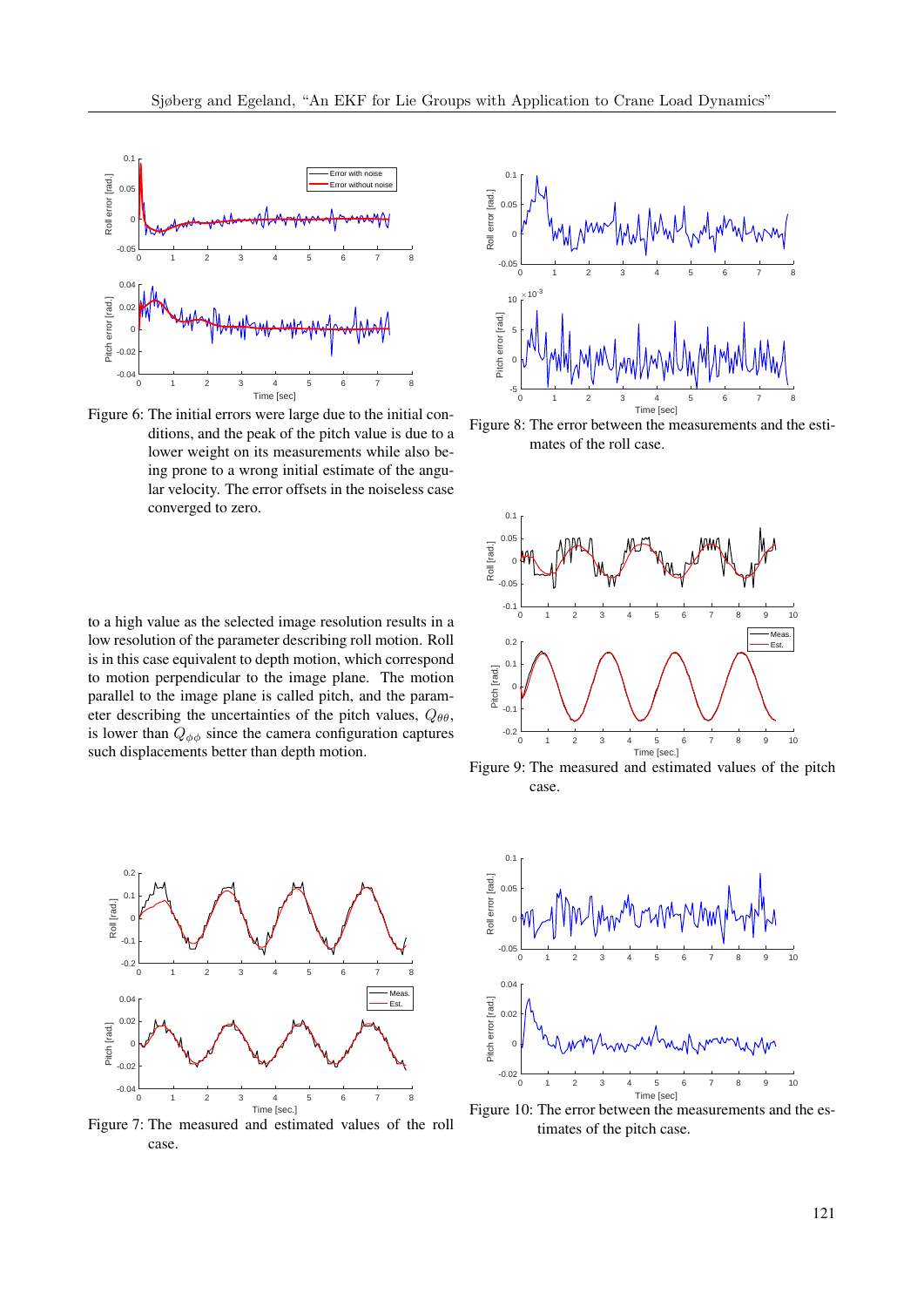# **10 Discussion**

### **10.1 Comparison with the D-EKF-LG**

The proposed EKF on  $SO(3)$  was compared to the D-EKF-LG as presented in [Bourmaud et al.](#page-14-7) [\(2013\)](#page-14-7). The filters were compared both with the experimental data sets, and the simulated data for the spherical pendulum, while using identical noise descriptions, the same numerical solver, and identical time steps. The expressions used in the D-EKF-LG filter are more involved, but since most of the additional computations evaluate close to identity matrices, the estimates of both filters are close to identical. There was no significant difference in the computed outputs of the proposed EKF on SO(3) and the D-EKF-LG, as visualized in Figure [\(11\)](#page-13-0). However, due to a simpler formulation, the computational burden of the proposed EKF was lower due to fewer computations in each iteration, leading to a faster performance. Tables [1](#page-13-1) and [2,](#page-13-2) contain the computed root mean square errors (RMSE) on the error signal from each data set using the EKF on  $SO(3)$  and the D-EKF-LG respectively.



Figure 11: The D-EKF-LG and the proposed EKF on  $SO(3)$  have no distinct differences when interpreting the given data sets, which in this particular case is the error plot from the pitch case from both of the estimators.

| <b>RMSE</b> | Roll case | Pitch case | - Simulation |
|-------------|-----------|------------|--------------|
| $\omega$    | 0.0187    | 0.0211     | 0.0092       |
|             | 0.0058    | 0.0024     | 0.0067       |

<span id="page-13-1"></span>Table 1: RMSE values for the experimental roll and pitch experiments, and for a simulated dataset using the EKF on  $SO(3)$  formulation

| <b>RMSE</b> | Roll case | Pitch case | Simulation |
|-------------|-----------|------------|------------|
| ω           | 0.0186    | 0.0211     | 0.0092     |
|             | 0.0058    | 0.0024     | 0.0068     |

<span id="page-13-2"></span>Table 2: RMSE values for the experimental roll and pitch experiments, and for a simulated dataset with D-EKF-LG

### **10.2 Modelling Aspects**

An alternative to the model used in this paper is to derive the model using generalized coordinates. The following dynamics can be obtained using the Lagrange formulation [\(Abdel-Rahman et al.,](#page-14-23) [2003\)](#page-14-23)

$$
\ddot{\phi}\cos\theta = 2\dot{\phi}\dot{\theta}\sin\theta - \frac{g}{L}\sin\phi\tag{135}
$$

$$
\ddot{\theta} = -\dot{\phi}^2 \sin \theta \cos \theta - \frac{g}{L} \cos \phi \sin \theta \qquad (136)
$$

For small angles, this formulation can be linearized, and a simple Kalman filter can be used to estimate the system states as generalized coordinates. However, the nonlinearities in this formulation are introduced through the kinematics of the Euler angles, such that they appear in the EKF model. This type of nonlinearities is, however, not encountered in the EKF on Lie groups as presented in this paper.

# **11 Conclusion**

<span id="page-13-0"></span>A camera sensor configuration based on stereo vision was used to track a wire under tension using an edge feature detector in the vision part. The direction of the line was found by intersecting two planes generated as the plane intersecting three spatial points in each camera frame and the pendulum angles were measured using the resulting line. A new formulation for an EKF on Lie groups has been presented and applied to  $SO(3)$  to estimate the angular displacement of the payload. The estimator was supported by model of the spherical pendulum which was formulated using the rotation matrix to describe the gravitational torque. The proposed EKF on  $SO(3)$  is based on the kinematic differential equation of the logarithm, and the formulation is less complex and easier to implement than previously proposed estimators like the D-EKF-LG filter. At the same time the performance of the proposed EKF was shown in experiments and simulations on  $SO(3)$  to be of the same accuracy as the D-EKF-LG filter.

# **Acknowledgments**

The research presented in this paper was funded by the Norwegian Research Council under Project Number 237896, SFI Offshore Mechatronics.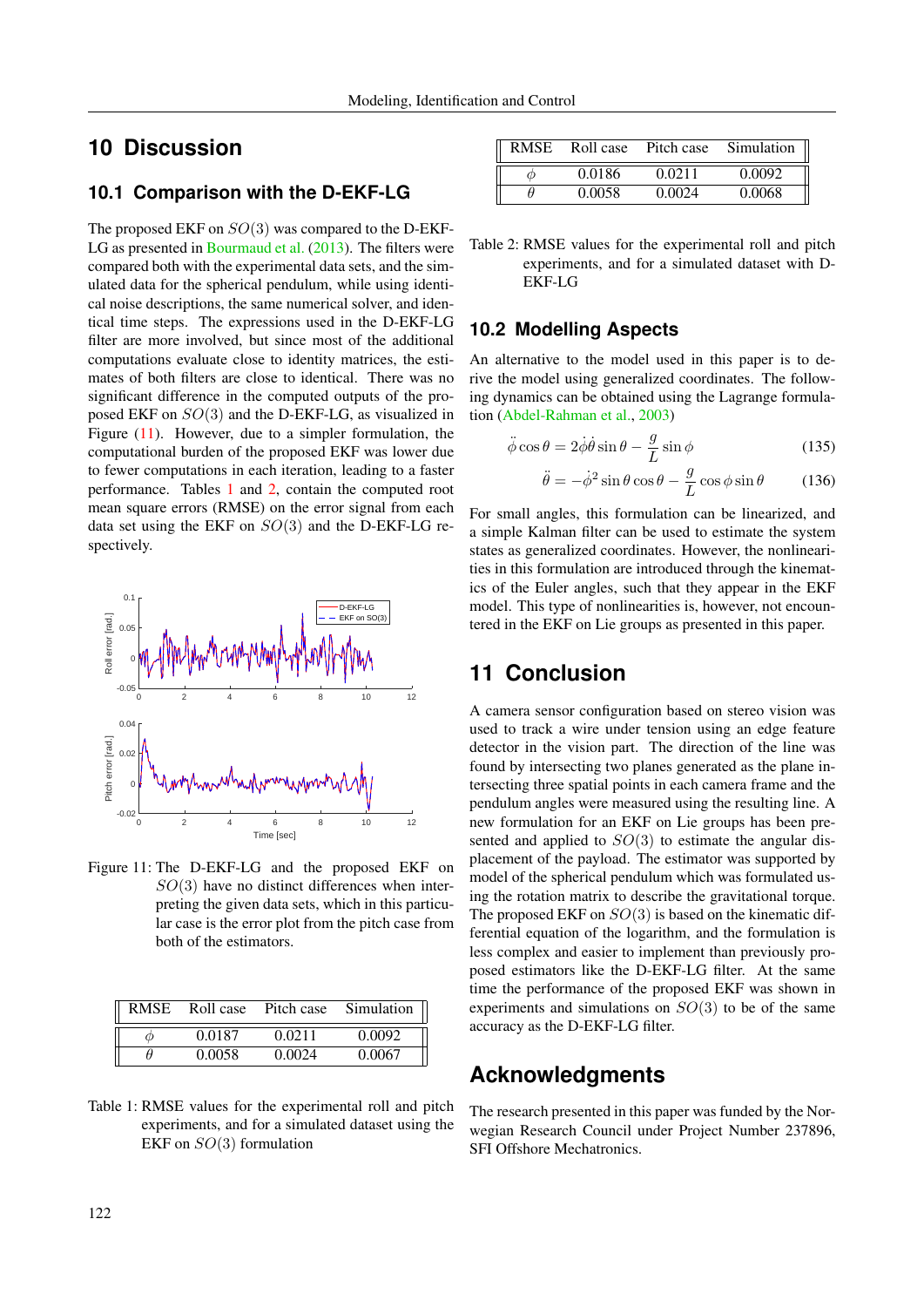# **References**

- <span id="page-14-23"></span>Abdel-Rahman, E. M., Nayfeh, A. H., and Masoud, Z. N. Dynamics and control of cranes: A review. *Journal of Vibration and Control*, 2003. 9:863–908. doi[:10.1177/1077546303009007007.](http://dx.doi.org/10.1177/1077546303009007007)
- <span id="page-14-5"></span>Barfoot, T. D. and Furgale, P. T. Associating uncertainty with three-dimensional poses for use in estimation problems. *IEEE Trans. Robotics*, 2014. 30(3):679–693. doi[:10.1109/TRO.2014.2298059.](http://dx.doi.org/10.1109/TRO.2014.2298059)
- <span id="page-14-12"></span>Bisgaard, M., la Cour-Harbo, A., Johnson, E. N., and Bendtsen, J. D. Vision aided state estimator for helicopter slung load system. *IFAC Proceedings Volumes*, 2007. 40(7):425–430. doi[:10.3182/20070625-5-FR-](http://dx.doi.org/10.3182/20070625-5-FR-2916.00073)[2916.00073.](http://dx.doi.org/10.3182/20070625-5-FR-2916.00073)
- <span id="page-14-19"></span>Bortz, J. E. A new mathematical formulation for strapdown inertial navigation. *IEEE Trans. Aerospace and Electronic Systems*, 1970. AES-7(1):61–666. doi[:10.1109/TAES.1971.310252.](http://dx.doi.org/10.1109/TAES.1971.310252)
- <span id="page-14-9"></span>Bourmaud, G., Mégret, R., Arnaudon, M., and Giremus, A. Continuous-discrete extended Kalman filter on matrix Lie groups using concentrated Gaussian distributions. *Journal of Mathematical Imaging and Vision*, 2015. 51(1):209–228. doi[:10.1007/s10851-014-0517-0.](http://dx.doi.org/10.1007/s10851-014-0517-0)
- <span id="page-14-7"></span>Bourmaud, G., Mégret, R., Giremus, A., and Berthoumieu, Y. Discrete extended Kalman filter on Lie groups. *21st European Signal Processing Conf. (EUSIPCO)*, 2013.
- <span id="page-14-6"></span>Brossard, M., Bonnabel, S., and Condomines, J.-P. Unscented filtering on Lie groups. In *IROS 2017, EEE/RSJ International Conference on Intelligent Robots and Systems*. 2017. doi[:10.1109/IROS.2017.8206066.](http://dx.doi.org/10.1109/IROS.2017.8206066)
- <span id="page-14-18"></span>Bullo, F. and Murray, R. M. Proportional Derivative (PD) Control on the Euclidean Group. CDS Technical Report 95-010, California Institute of Technology, 1995.
- <span id="page-14-8"></span>Cesic, J., Markovic, I., Bukal, M., and Petrovic, I. Extended information filter on matrix Lie groups. *Automatica*, 2017. (82):226–234. doi[:10.1016/j.automatica.2017.04.056.](http://dx.doi.org/10.1016/j.automatica.2017.04.056)
- <span id="page-14-4"></span>Chirikjian, G. S. *Stochastic Models, Information Theory, and Lie Groups, Volume 2*. Birkhuser, 2012.
- <span id="page-14-1"></span>Crassidis, J. L. and Markley, F. L. Unscented filtering for spacecraft attitude estimation. *Journal of Guidance, Control, and Dynamics*, 2003. 26(4):536–542. doi[:10.2514/2.5102.](http://dx.doi.org/10.2514/2.5102)
- <span id="page-14-2"></span>Crassidis, J. L., Markley, F. L., and Cheng, Y. Survey of nonlinear attitude estimation methods. *Journal of Guidance, Control, and Dynamics*, 2007. 30(1):12–28. doi[:10.2514/1.22452.](http://dx.doi.org/10.2514/1.22452)
- <span id="page-14-17"></span>Crouch, P. E. and Grossman, R. Numerical integration of ordinary differential equations on manifolds. *Journal of Nonlinear Science*, 1993. 3(1). doi[:10.1007/BF02429858.](http://dx.doi.org/10.1007/BF02429858)
- <span id="page-14-21"></span>Dorst, L., Fontijne, D., and Mann, S. *Geometric Algebra for Computer Science: An Object-Oriented Approach to Geometry*. Morgan Kaufmann Publishers Inc., San Francisco, CA, USA, 2007.
- <span id="page-14-22"></span>Duda, R. O. and Hart, P. E. Use of the Hough transformation to detect lines and curves in pictures. *Communications of the ACM*, 1972. 15(1):1115. doi[:10.1145/361237.361242.](http://dx.doi.org/10.1145/361237.361242)
- <span id="page-14-14"></span>Faraut, J. *Analysis on Lie Groups: An Introduction*. Cambridge Studies in Advanced Mathematics. Cambridge University Press, 2008. doi[:10.1017/CBO9780511755170.](http://dx.doi.org/10.1017/CBO9780511755170)
- <span id="page-14-3"></span>Filipe, N., Kontitsis, M., and Tsiotras, P. Extended Kalman filter for spacecraft pose estimation using dual quaternions. *Journal of Guidance, Control, and Dynamics*, 2015. 38(9):1625–1641. doi[:10.1109/ACC.2015.7171823.](http://dx.doi.org/10.1109/ACC.2015.7171823)
- <span id="page-14-13"></span>Hall, B. C. *Lie Groups, Lie Algebras, and Representations. An Elementary Introduction*. Graduate Texts in Mathematics. Springer, Berlin, Heidelberg, New York, 2003.
- <span id="page-14-20"></span>Hartley, R. I. and Zisserman, A. *Multiple View Geometry in Computer Vision*. Cambridge University Press, ISBN: 0521540518, second edition, 2004.
- <span id="page-14-10"></span>Inukai, T. and Yoshida, Y. Control of a boom crane using installed stereo vision. *6th International Conference on Sensing Technology (ICST)*, 2012. doi[:10.1109/ICSensT.2012.6461668.](http://dx.doi.org/10.1109/ICSensT.2012.6461668)
- <span id="page-14-16"></span>Iserles, A., Munthe-Kaas, H., Nørsett, S., and Zanna, A. Lie-group methods. *Acta Numerica*, 2005. doi[:10.1017/S0962492900002154.](http://dx.doi.org/10.1017/S0962492900002154)
- <span id="page-14-11"></span>Kim, Y.-S., Hong, K.-S., and Sul, S.-K. Anti-sway control of container cranes: Inclinometer, observer, and state feedback. *International Journal of Control, Automation and Systems*, 2004. 2(4):435–449.
- <span id="page-14-15"></span>Klarsfeld, S. and Oteo, J. A. The Baker-Campbell-Hausdorff formula and the convergence of the Magnus expansion. *J. Phys. A: Math. Gen.*, 1989. 22:45654572. doi[:10.1088/0305-4470/22/21/018.](http://dx.doi.org/10.1088/0305-4470/22/21/018)
- <span id="page-14-0"></span>Lefferts, E. J., Markley, F. L., and Shuster, M. D. Kalman filtering for spacecraft attitude estimation. *Journal of Guidance, Control, and Dynamics*, 1982. 5(5):417–429. doi[:10.2514/3.56190.](http://dx.doi.org/10.2514/3.56190)